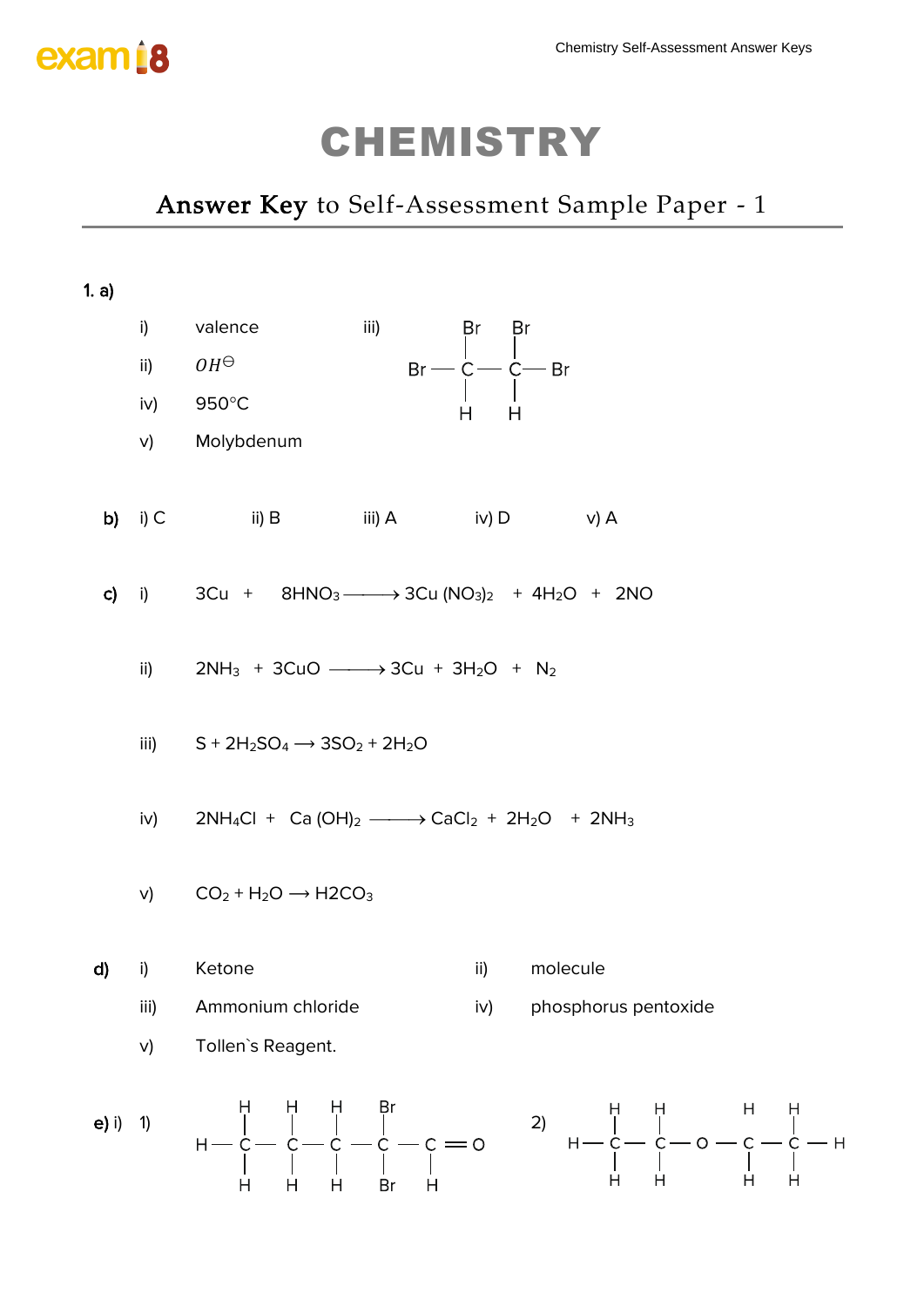# exam <u>i</u>8



ii) oxidation, reducing agent

| f) | $\vert$ ) | $X_4Y_2$ | ii) | % of N = $\frac{28}{80} x 100$ |
|----|-----------|----------|-----|--------------------------------|
|    |           |          |     | $= 35%$                        |
|    |           |          |     | % of O = $\frac{48}{80}$ x 100 |
|    |           |          |     | $=60%$                         |

- g) i) 18 v) 20
	- ii) 6
	- iii)  $4$
	- iv) 17

h) i) White ppt. insoluble in all mineral acid.

- ii) Rotten egg smelling gas evolved that turns lead acetate paper black.
- iii) Orange to yellow
- iv) Blue colour remains same
- v) Burns with a blue flame.



- b)  $1 \rightarrow$  white ppt  $\longrightarrow$  soluble
	- $2 \rightarrow$  pale blue ppt  $\longrightarrow$  insoluble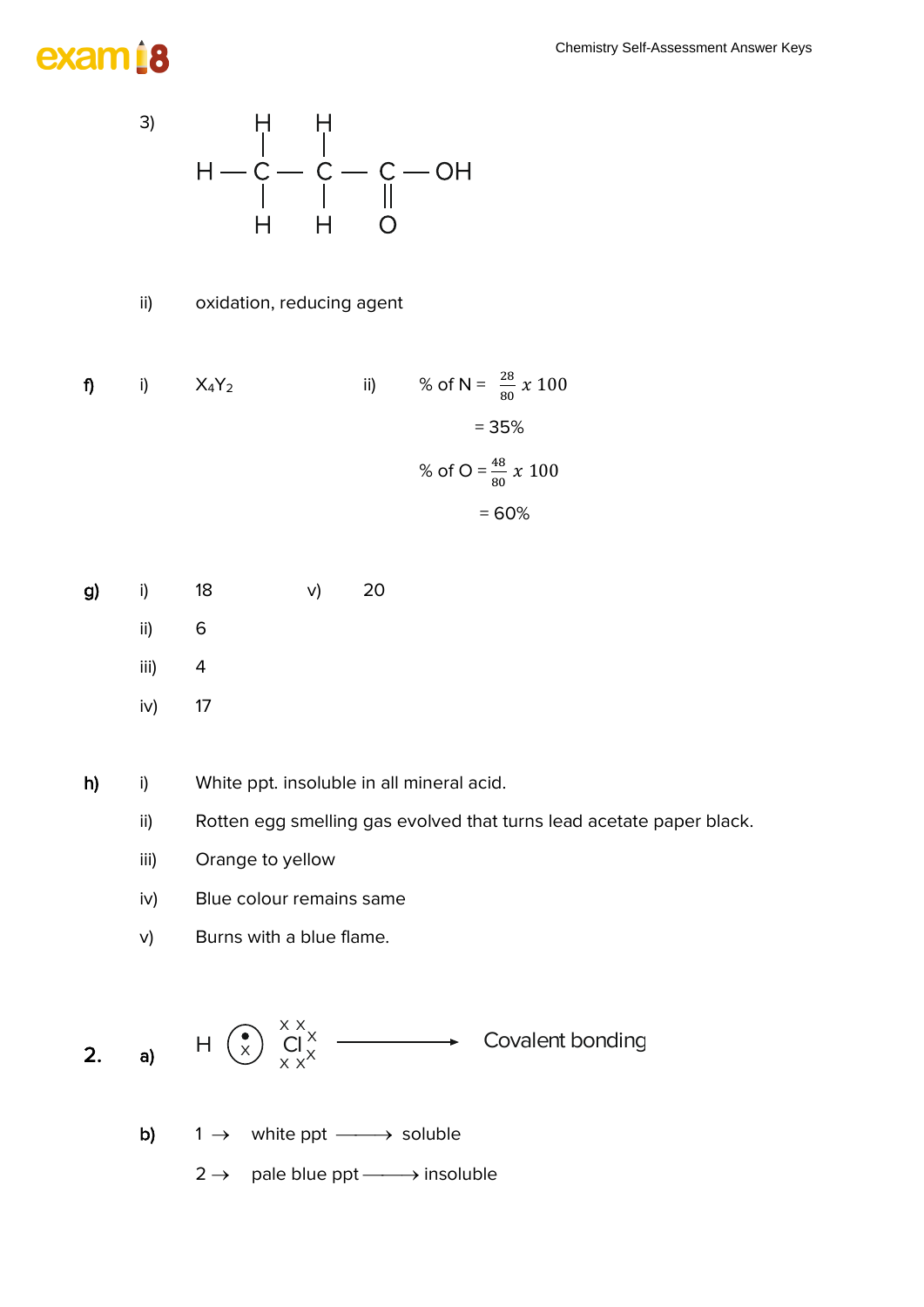# exam i8

- $3 \rightarrow$  dirty green  $\longrightarrow$  insoluble
- c)  $C_3H_8$

3. a) i 
$$
4NH_3 + 5O_2
$$
  $\xrightarrow{Pt}$   $4NO + 6H_2O$ 

- ii) Decomposes to form  $NO<sub>2</sub>$  which remain dissolved.
- iii) Brown ring test
- b) i) Ammonium chloride/Sal ammoniac ii) Pungent smelling iii) Nessler's reagent turns brown.
	- iv)  $2NH_4Cl + Ca(OH)_2 \rightarrow CaCl_2 + 2H_2O + 2NH_3$

c) i)  $NaNO_3 + H_2SO_4$ less than  $\rightarrow$  NaHSO<sub>4</sub> + HNO<sub>3</sub> 200℃

$$
ii) \qquad S + 6HNO3 \longrightarrow 6NO2 + 2H2O + H2SO4
$$

- **4.** a) i) Hydrogen sulphide  $\longrightarrow$  Turns lead acetate paper black.
	- ii) Carbon dioxide  $\longrightarrow$  Lime water milky but acidified dichromate solution unaffected.

b) i) Li, Na, K ii) Br, Cl, and F iii) He, Be, Si c)  $Na<sub>2</sub>B<sub>4</sub>O<sub>7</sub> • 10H<sub>2</sub>O$ % of B =  $44/382$   $x \ 100 = 11.5$  %

5. a) i) Acidified water ii) Cathode iii)  $B \rightarrow oxy$ gen  $C \rightarrow Hydrogen$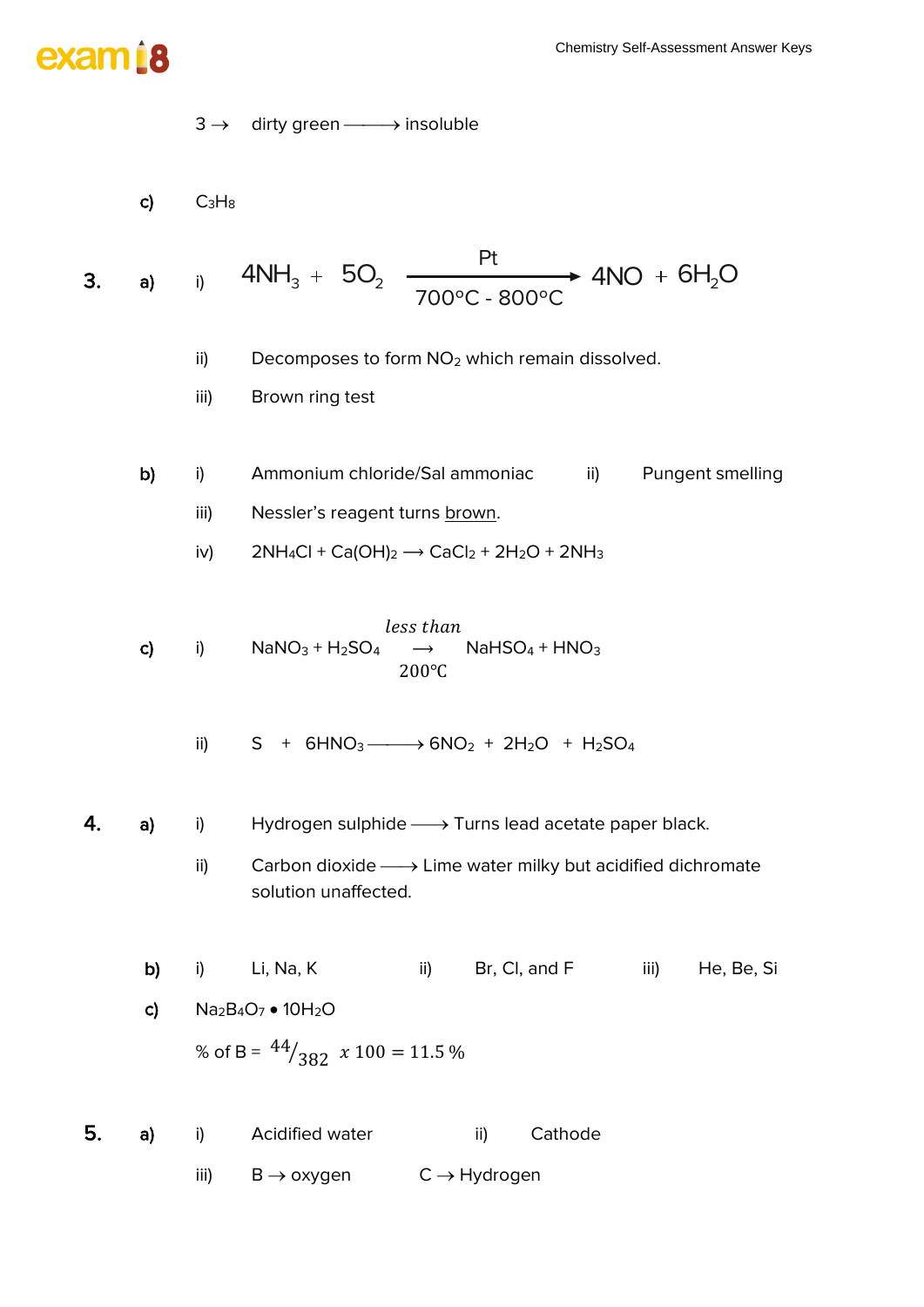

 $iv)$  Cathode  $\rightarrow$  H<sup>+</sup> + le  $\longrightarrow$  H

 $4 \times H \longrightarrow 2H_2$ 

- v) Non-volatile & non-interfering ions
- b) i) 150℃ 200℃ ii) 50℃ 60℃ iii) 1100℃
- c) Hydronium ion /  $H_3O^{\oplus}$

#### 6. a)

|      | <b>Reducing electrode</b> | <b>Oxidizing electrode</b>   |
|------|---------------------------|------------------------------|
|      | The cathode is the        | The anode is the oxidizing   |
|      | reducing electrode.       | electrode.                   |
| ii)  | <b>Nickel wire</b>        | Nickel sulphate solution     |
|      | Electricity conducted due | Electricity conducted due to |
|      | to movement of electrons. | movement of ions.            |
| iii) | Calcium atom              | Calcium ion                  |
|      | It is a neutral atom.     | It has a positive charge.    |

b) i)  $\bullet$  C<sub>n</sub>H<sub>2n+2</sub>  $\bullet$  n = no. of c – atoms

 $\bullet$  2n + 2 = no. of H – atoms

ii) Alcohol

iii)



c) i) Silver chloride ii) Dissociation

7. a) i) Forward reaction proceeds with decrease in volume.

ii) HCl is heavier than air.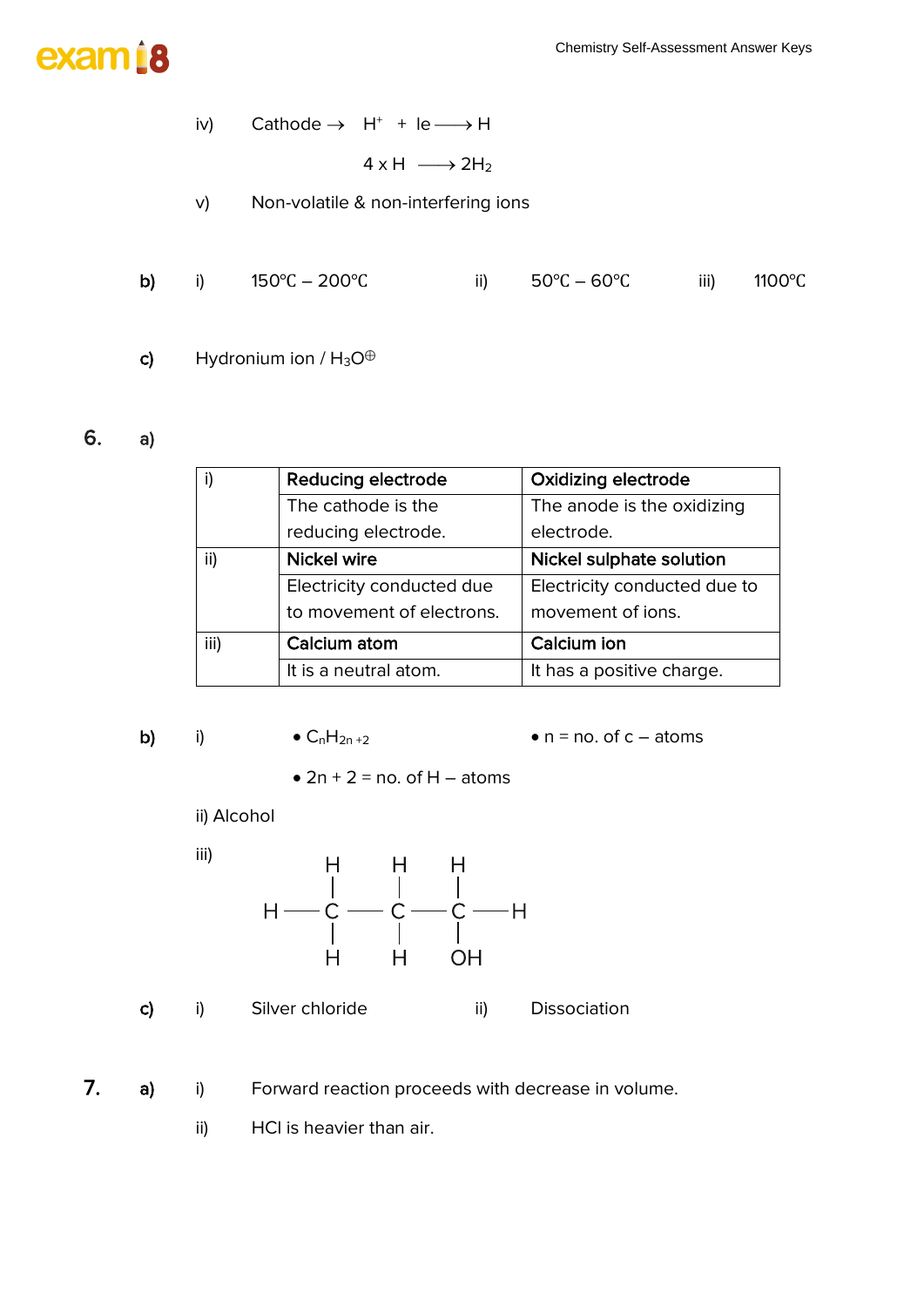

iii) Nuclear charge of elements increases as well as non-metallic character increases.

- iv) Graphite anodes are oxidized to  $CO$  and  $CO<sub>2</sub>$
- b) i) As antacid ii) As food preservative
- c) i) Fused alumina is a highly stable oxide and  $Al^{3+}$  ion has strong affinity for oxygen.
	- ii) A large amount of electrical energy is required to liberate AI from  $Al_2O_3$ . The liberated Al metal may tend to volatize out.
- d) i) E has a larger atomic size than F

ii) E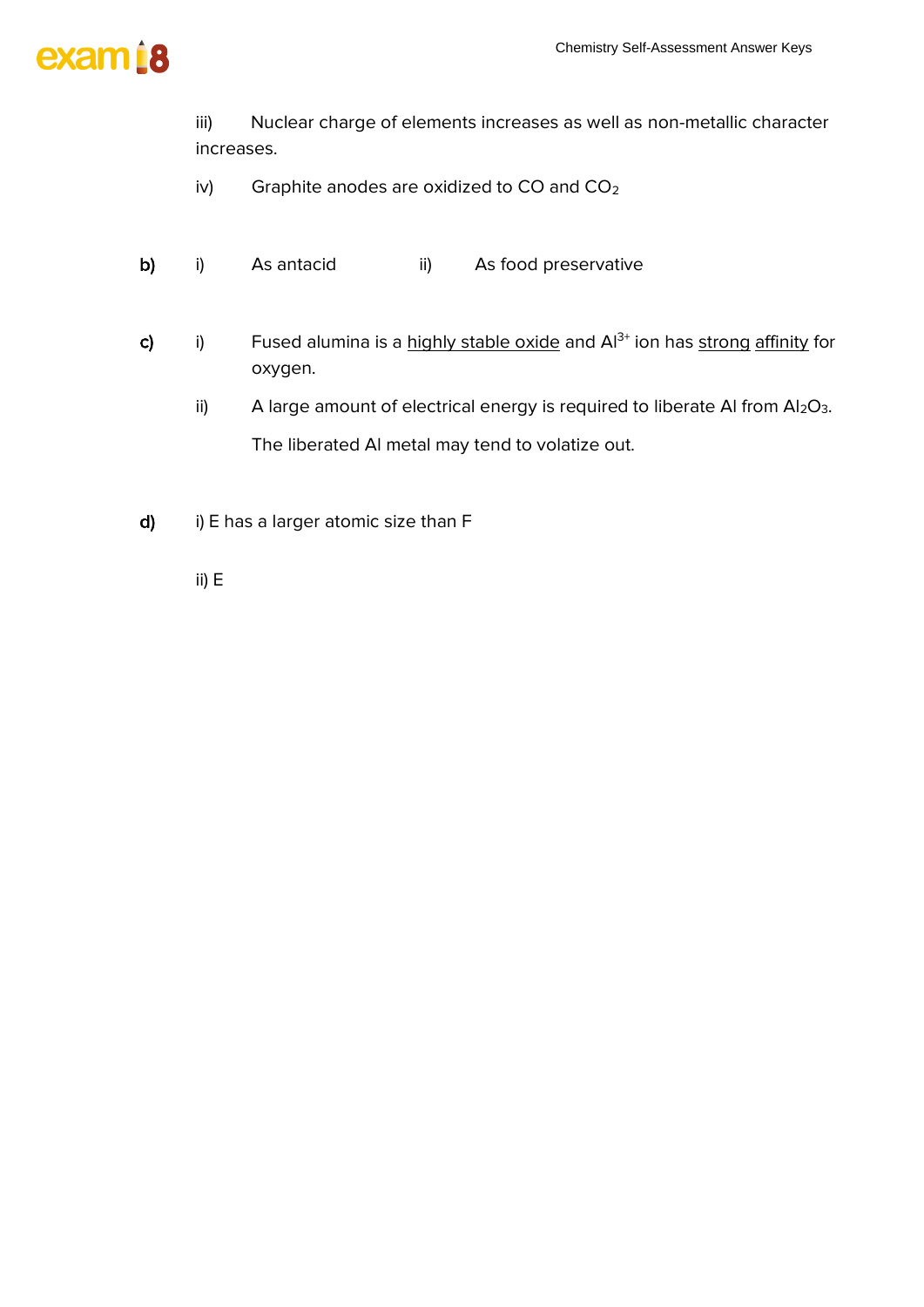

### *Answer Key to Self-Assessment Sample Paper - 2*

| 1. | a)           | i) $C$           | $i)$ C                                                                                                                             | $\mathsf{iii)}\; \mathsf{A}$ | $iv)$ $C$ | $v)$ A                                                                                                                                                                                                                                                                                                                                                                                                                     |   |    |
|----|--------------|------------------|------------------------------------------------------------------------------------------------------------------------------------|------------------------------|-----------|----------------------------------------------------------------------------------------------------------------------------------------------------------------------------------------------------------------------------------------------------------------------------------------------------------------------------------------------------------------------------------------------------------------------------|---|----|
|    | b)           | i)               | White ppt. formed that gets dissolved.                                                                                             |                              |           |                                                                                                                                                                                                                                                                                                                                                                                                                            |   |    |
|    |              | ii)<br>solution. | Pungent smelling gas formed that makes no change in calcium nitrate                                                                |                              |           |                                                                                                                                                                                                                                                                                                                                                                                                                            |   |    |
|    |              | iii)             | Anode mass decreases.                                                                                                              |                              |           |                                                                                                                                                                                                                                                                                                                                                                                                                            |   |    |
|    |              | iv)              | Pink colour gets decolourized.                                                                                                     |                              |           |                                                                                                                                                                                                                                                                                                                                                                                                                            |   |    |
|    |              | V)               | Yellow residue is formed.                                                                                                          |                              |           |                                                                                                                                                                                                                                                                                                                                                                                                                            |   |    |
|    | $\mathsf{c}$ | i)               | $8NH_3 + 3Cl_2 \longrightarrow 6NH_4Cl + N_2$                                                                                      |                              |           |                                                                                                                                                                                                                                                                                                                                                                                                                            |   |    |
|    |              | ii)              | $Pb(NO3)2 + 2NH4OH \nightharpoonup \nightharpoonup Pb(OH)2 + NH4NO3$                                                               |                              |           |                                                                                                                                                                                                                                                                                                                                                                                                                            |   |    |
|    |              | iii)             | C <sub>2</sub> H <sub>6</sub> + Br <sub>2</sub> $\frac{CCl_4}{\rightarrow}$ C <sub>2</sub> H <sub>5</sub> Br + HBr                 |                              |           |                                                                                                                                                                                                                                                                                                                                                                                                                            |   |    |
|    |              | iv)              | $Na2SO3 + H2SO4 \longrightarrow Na2SO4 + H2O + SO2$                                                                                |                              |           |                                                                                                                                                                                                                                                                                                                                                                                                                            |   |    |
|    |              | V)               | $4HNO3$ $\longrightarrow$ $2H2O + 4NO2 + O2$                                                                                       |                              |           |                                                                                                                                                                                                                                                                                                                                                                                                                            |   |    |
|    |              |                  |                                                                                                                                    |                              |           |                                                                                                                                                                                                                                                                                                                                                                                                                            |   |    |
|    | d)           | $\vert$          | $\boldsymbol{\mathrm{H}}$                                                                                                          |                              |           |                                                                                                                                                                                                                                                                                                                                                                                                                            |   |    |
|    |              |                  | $H - C - H$                                                                                                                        |                              |           | II) H H H<br>$\leftarrow$ C $\leftarrow$ C $\leftarrow$ C $\leftarrow$ C $\leftarrow$ C $\leftarrow$ C $\leftarrow$ C $\leftarrow$ C $\leftarrow$ C $\leftarrow$ C $\leftarrow$ C $\leftarrow$ C $\leftarrow$ C $\leftarrow$ C $\leftarrow$ C $\leftarrow$ C $\leftarrow$ C $\leftarrow$ C $\leftarrow$ C $\leftarrow$ C $\leftarrow$ C $\leftarrow$ C $\leftarrow$ C $\leftarrow$ C $\leftarrow$ C $\leftarrow$ C $\left$ |   |    |
|    |              |                  | $\begin{array}{cccc} & H & H &   & H \\   &   &   &   &   \\ H - C - C & - C & - C & - C = C - H \\   &   &   &   &   \end{array}$ |                              |           | H                                                                                                                                                                                                                                                                                                                                                                                                                          | H | OH |

 $H$  H  $H$  H  $H$  $H - C - H$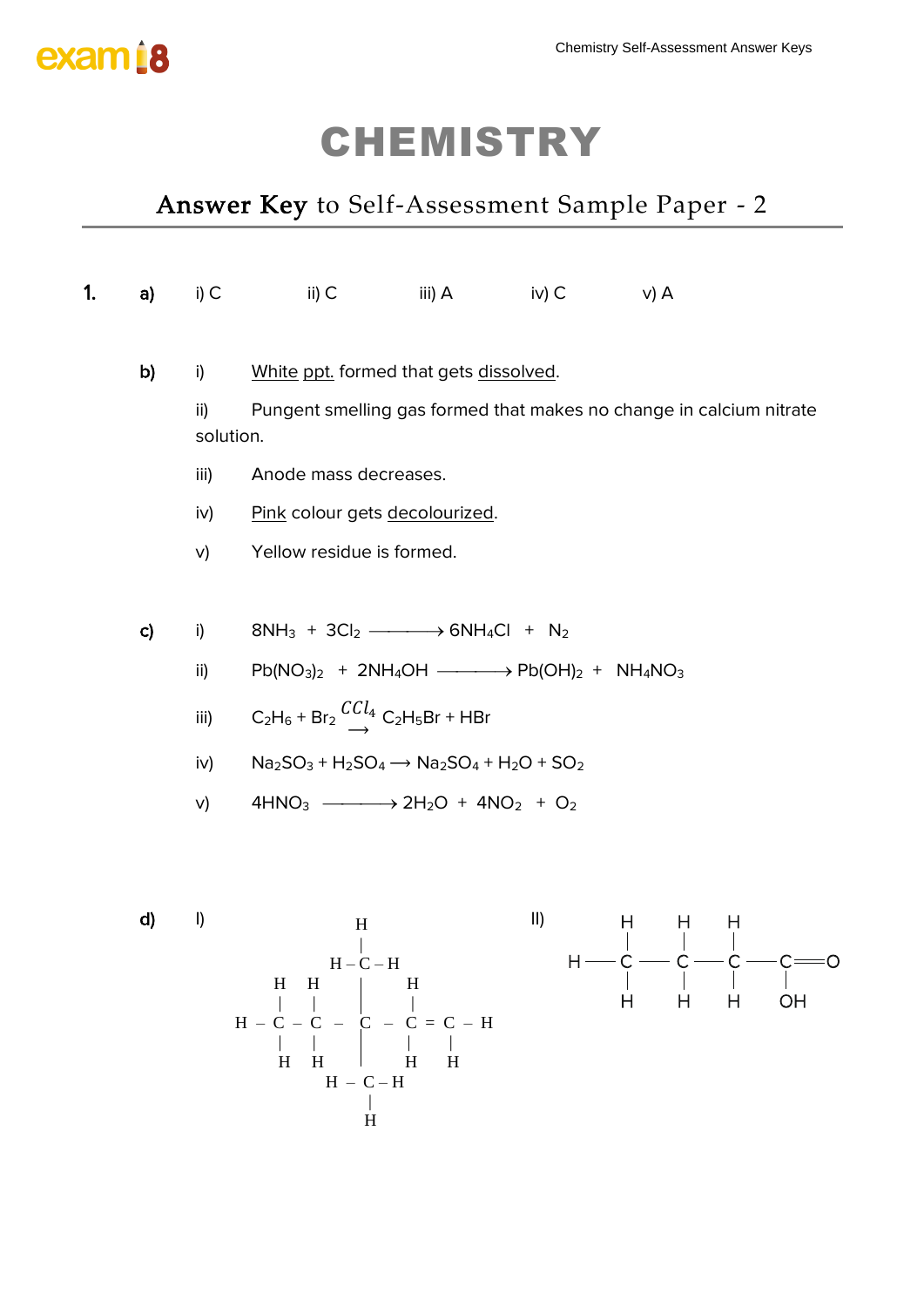

### **3. a)**  $C_{12} H_{24} O_{12}$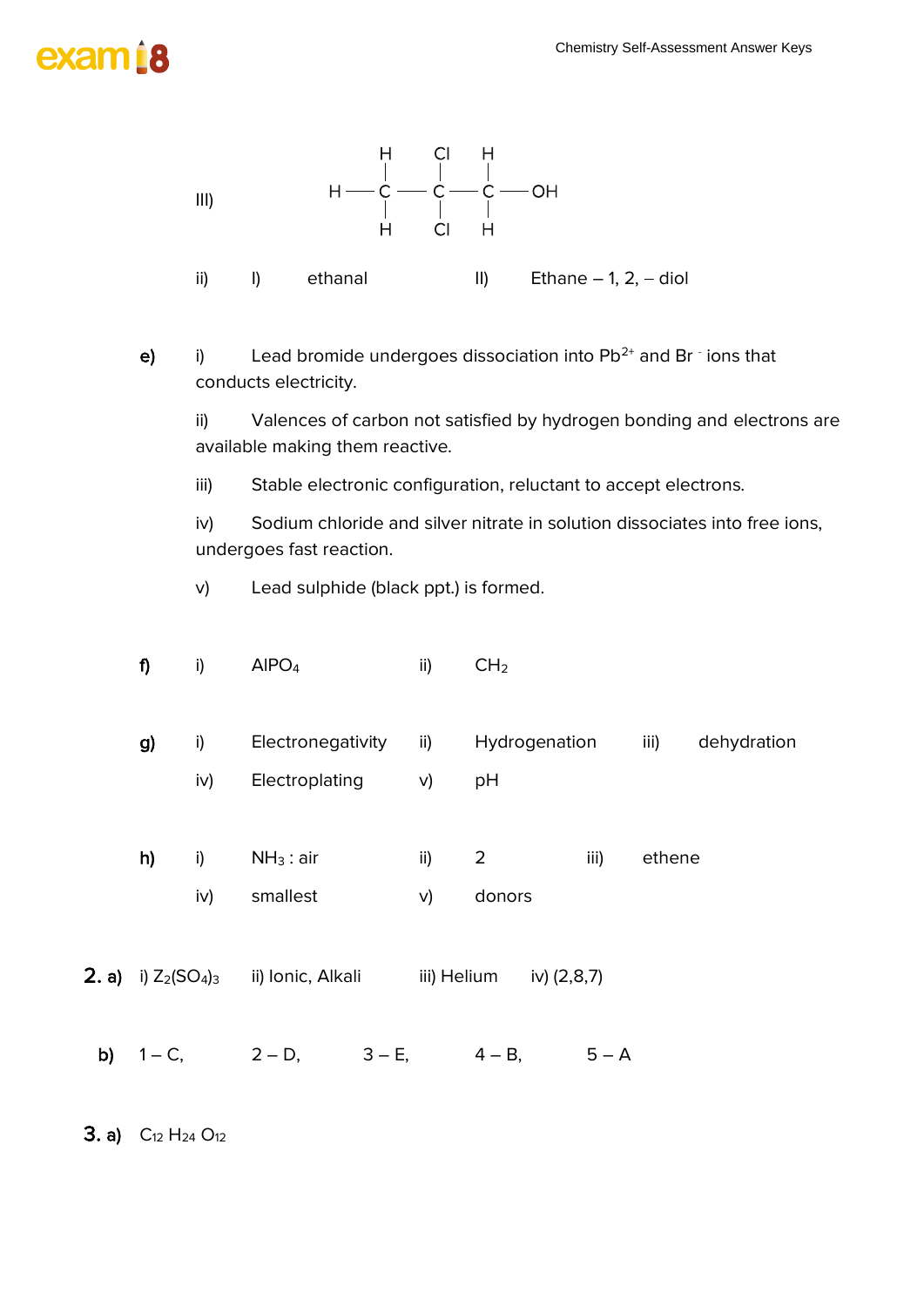# exam 18

b) In the diagram mark the electrolyte as sodium argentocyanide



iii) Cu – 2e  $\rightarrow$  Cu<sup>2+</sup>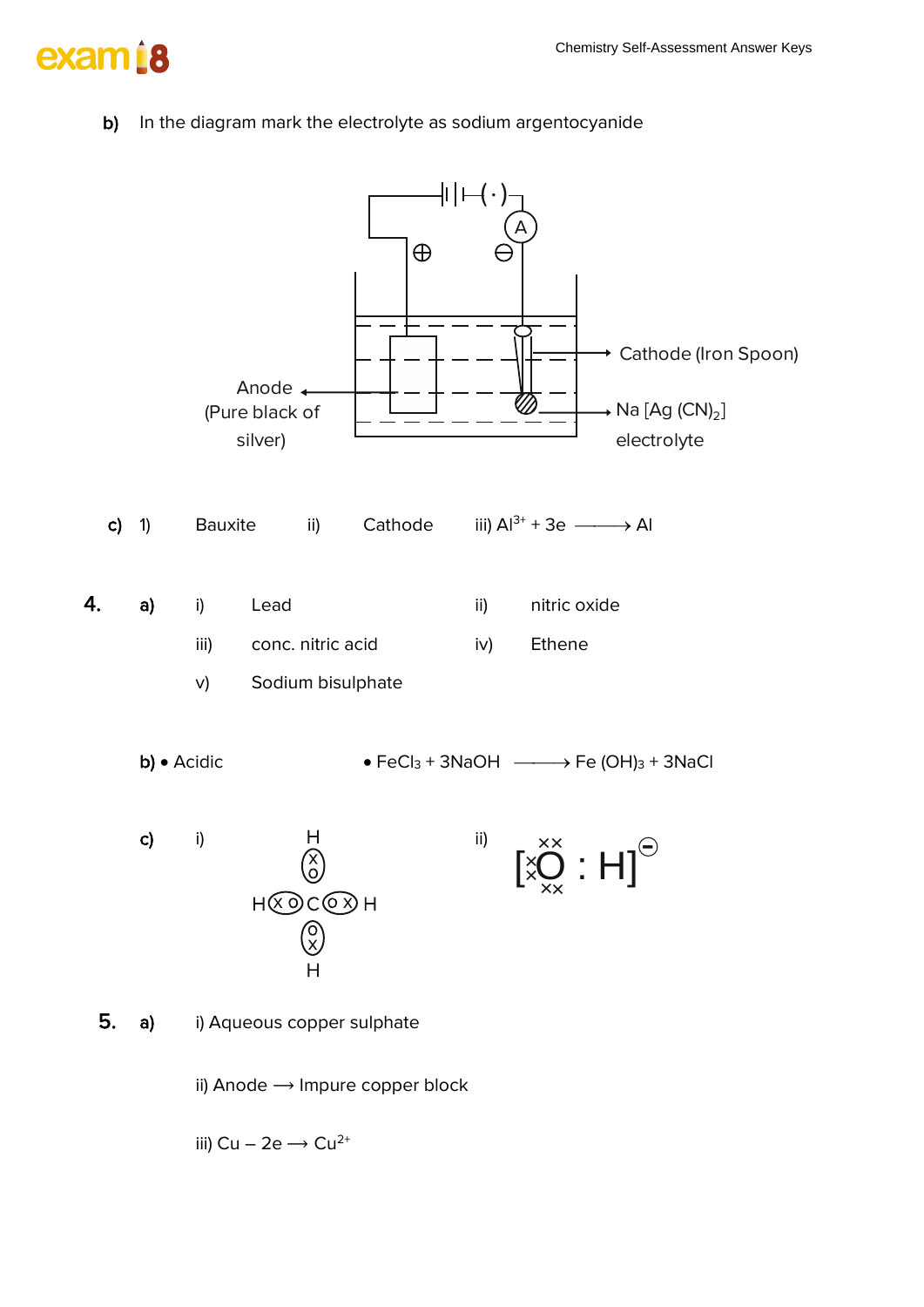

|    | b)           | $($ l $)$   | (II)<br>Barium sulphate<br>(III)<br>Ammonium sulphate<br>Ammonia                                                            |
|----|--------------|-------------|-----------------------------------------------------------------------------------------------------------------------------|
|    |              | i)          | $(NH_4)_2$ SO <sub>4</sub> + 2NaOH $\longrightarrow$ Na <sub>2</sub> SO <sub>4</sub> + 2H <sub>2</sub> O + 2NH <sub>3</sub> |
|    |              | ii)         | $(NH_4)_2 SO_4 + BaCl_2 \longrightarrow 2NH_4Cl + BaSO_4$                                                                   |
|    |              |             |                                                                                                                             |
|    | C)           | Anode       |                                                                                                                             |
|    |              |             |                                                                                                                             |
| 6. | a)           | i)          | Haber's Process<br>$N_2 + 3H_2 \longrightarrow 2NH_3$<br>ii)                                                                |
|    |              | ii)         | Exothermic, reversible                                                                                                      |
|    |              | iv)         | By dissolving the gases in water, $NH3$ dissolves but $N2$ and $H2$<br>remains undissolved.                                 |
|    | b)           | $C_4H_{10}$ |                                                                                                                             |
|    |              |             |                                                                                                                             |
|    | $\mathsf{c}$ | i)          | Potassium<br>Silicon<br>ii)                                                                                                 |
|    |              |             |                                                                                                                             |
|    | 7. a)        | i)          | Silver nitrate $\longrightarrow$ Sodium chloride forms a white ppt. but not sodium<br>nitrate.                              |
|    |              | ii)         | Ammonium hydroxide $\longrightarrow$ Zinc nitrate forms white ppt. that later<br>becomes soluble.                           |
|    |              | iii)        | NaOH / Ca (OH) <sub>2</sub> added + heated $\longrightarrow$ Pungent smelling gas<br>formed with ammonium chloride.         |
|    |              |             |                                                                                                                             |
|    | b)           | i)          | $Product \longrightarrow Ethanol$                                                                                           |
|    |              | ii)         | $Product \longrightarrow Ethanal$                                                                                           |
|    |              |             |                                                                                                                             |
|    | $\mathbf{c}$ |             | Sulphuric acid                                                                                                              |
|    |              |             |                                                                                                                             |
|    |              |             |                                                                                                                             |

d) One-part conc nitric acid + three parts conc hydrochloric acid Gold/Platinum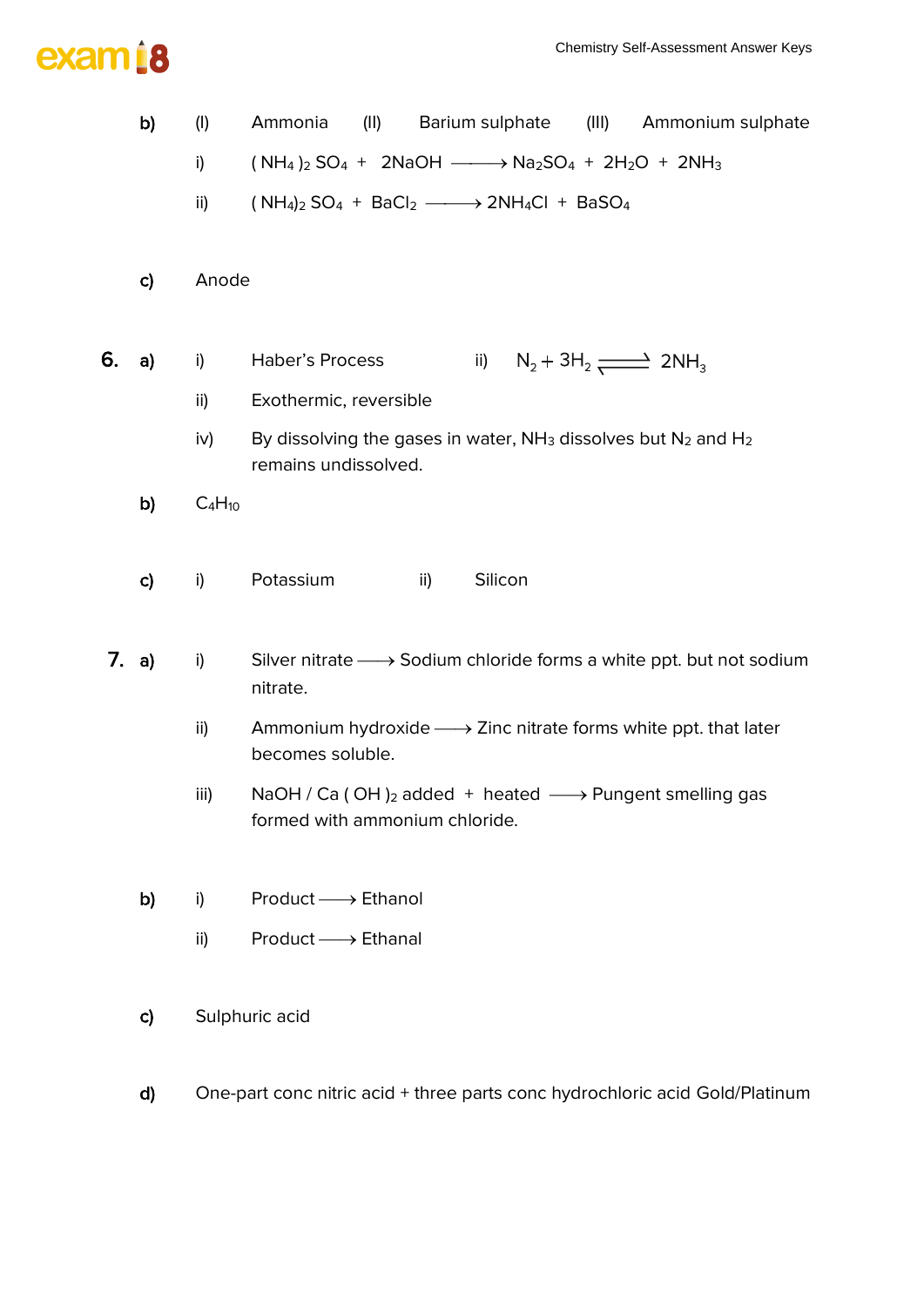

## *Answer Key to Self-Assessment Sample Paper - 3*

| 1. | a)            | i)   | $B \rightarrow$ Neon                                                              |     | ii)                       |                                      |          | $A \rightarrow$ Pure block of nickel |     |                      |  |
|----|---------------|------|-----------------------------------------------------------------------------------|-----|---------------------------|--------------------------------------|----------|--------------------------------------|-----|----------------------|--|
|    |               | iii) | $B \rightarrow$ Ethene                                                            |     | iv)                       | $C \rightarrow$ Conc. sulphuric acid |          |                                      |     |                      |  |
|    |               | V)   | $A \rightarrow$ Ethyl chloride                                                    |     |                           |                                      |          |                                      |     |                      |  |
|    |               |      |                                                                                   |     |                           |                                      |          |                                      |     |                      |  |
|    | b)            | i)   | Atomic size                                                                       | ii) | $\mathbf{1}$              | iii)                                 | alkaline |                                      | iv) | <b>NO</b>            |  |
|    |               | V)   | Oxidizing                                                                         |     |                           |                                      |          |                                      |     |                      |  |
|    | $\mathsf{c})$ | i)   | Oxidation                                                                         | ii) | Ionization                |                                      |          | iii)                                 |     | Ionization potential |  |
|    |               | iv)  | Baeyer's reagent                                                                  |     |                           |                                      |          | V)                                   |     | Vapor density        |  |
|    | d)            | i)   | $A \rightarrow$ Sodium hydroxide/NaOH                                             |     |                           |                                      |          |                                      |     |                      |  |
|    |               |      | $B \longrightarrow$ Hydrogen sulphide/H <sub>2</sub> S                            |     |                           |                                      |          |                                      |     |                      |  |
|    |               |      | $C \longrightarrow$ Sulphuric acid/H <sub>2</sub> SO <sub>4</sub>                 |     |                           |                                      |          |                                      |     |                      |  |
|    |               | ii)  | Empirical formula weight = 29                                                     |     |                           |                                      |          |                                      |     |                      |  |
|    |               |      | $VD = 29$                                                                         |     | $\therefore$ RMM = 2 x VD |                                      |          |                                      |     |                      |  |
|    |               |      | $\therefore n = \frac{2 x V D}{Empirical formula weight} = \frac{2 x 29}{29} = 2$ |     |                           |                                      |          |                                      |     |                      |  |
|    |               |      | : Molecular formula = $(C_2H_5)_2 = C_4H_{10}$                                    |     |                           |                                      |          |                                      |     |                      |  |
|    | e)            | i)   | Colourless solution turns blue                                                    |     |                           |                                      |          |                                      |     |                      |  |
|    |               | ii)  | Pungent smelling gas evolved                                                      |     |                           |                                      |          |                                      |     |                      |  |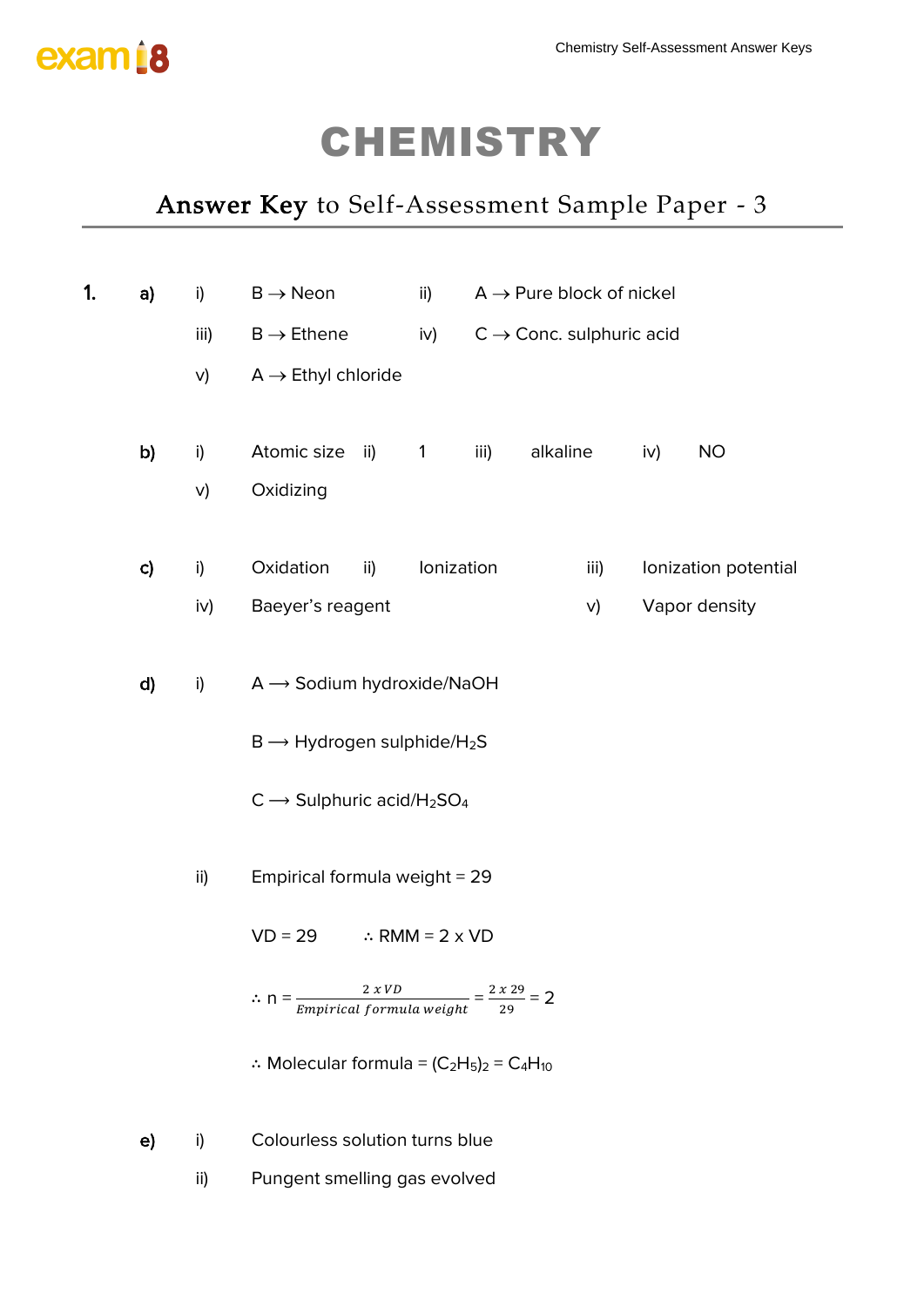

- iii) Orange turns to yellow
- iv) Anode decreases in mass
- v) Blue substances turn black
- f) i) Metals……… ionize with most difficulty are ……
	- ii) Sodium Argentocyanide solution is used…….
	- iii) Ammonia………colourless Nessler's……
	- iv) Cryolite and flourspar ……… from 2050º C to 950º C
	- v) The inverted funnel arrangement ……..
- g) i) Nitrogen trichloride ii) Ethyne
	- iii) Ferrous sulphate iv) Silver oxide
	- v) Silver chloride









II) i) 4 − Bromo − 4 − chloropentyne

ii) 3 – Bromobutanone

| <b>2.</b> a) i) Na ii) Cl iii) SiH <sub>4</sub> iv) Covalent |  |  |  |  |  |  |  |  |  |  |
|--------------------------------------------------------------|--|--|--|--|--|--|--|--|--|--|
|--------------------------------------------------------------|--|--|--|--|--|--|--|--|--|--|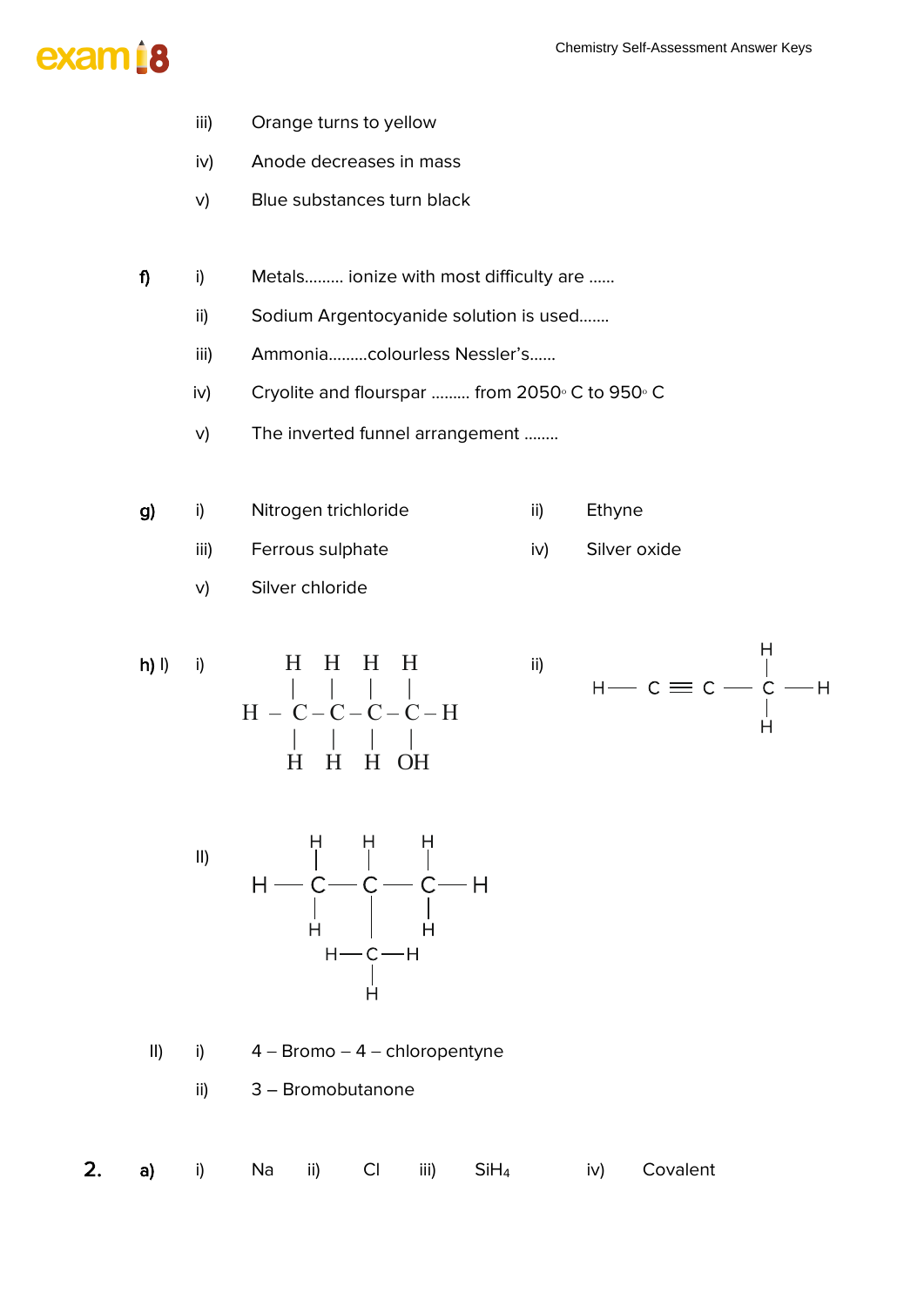# exam i8

y) 
$$
BF_3
$$
  
\nb) i)  $Pb (NO_3)_2 + H_2SO_4 \longrightarrow PbSO_4 + 2HNO_3$   
\nii)  $NaOH + H_2SO_4 \longrightarrow NaHSO_4 + H_2O$   
\niii)  $C_6H_2O_6 + H_2SO_4 \longrightarrow 6C + 6H_2O$   
\n[Conc]  
\niv) Zn + H\_2SO\_4 \longrightarrow 2nSO\_4 + H\_2<sup>†</sup>  
\nv) KNO<sub>3</sub> + H\_2SO\_4 \longrightarrow KHSO\_4 + HNO\_3  
\nConc.  
\n3. a) i) NO<sub>3</sub> ⊕ ii) CO<sub>3</sub><sup>2-</sup> iii) Cl· iv) SO<sub>4</sub><sup>2-</sup>  
\nb) i) C<sub>2</sub>H<sub>4</sub>+Br<sub>2</sub>  $\begin{array}{c|c}\nCH_2 & CH_2 \\
CH_2 & H_2 \\
Br & Br\n\end{array}$   
\nii) C<sub>2</sub>H<sub>4</sub>+3O<sub>2</sub> → 2CO<sub>2</sub> + 2H<sub>2</sub>O  
\niii) C<sub>2</sub>H<sub>2</sub>+2ClCl + 2NH<sub>4</sub>OH → Cu - C ≡ C - Cu + 2NH<sub>4</sub>Cl + 2H<sub>2</sub>O  
\nc) Na: C: O = 2:1:3 ie Na<sub>2</sub>CO<sub>3</sub>  
\n4. a) i) A → Conc. H<sub>2</sub>SO<sub>4</sub>  
\nB → Sodium chloride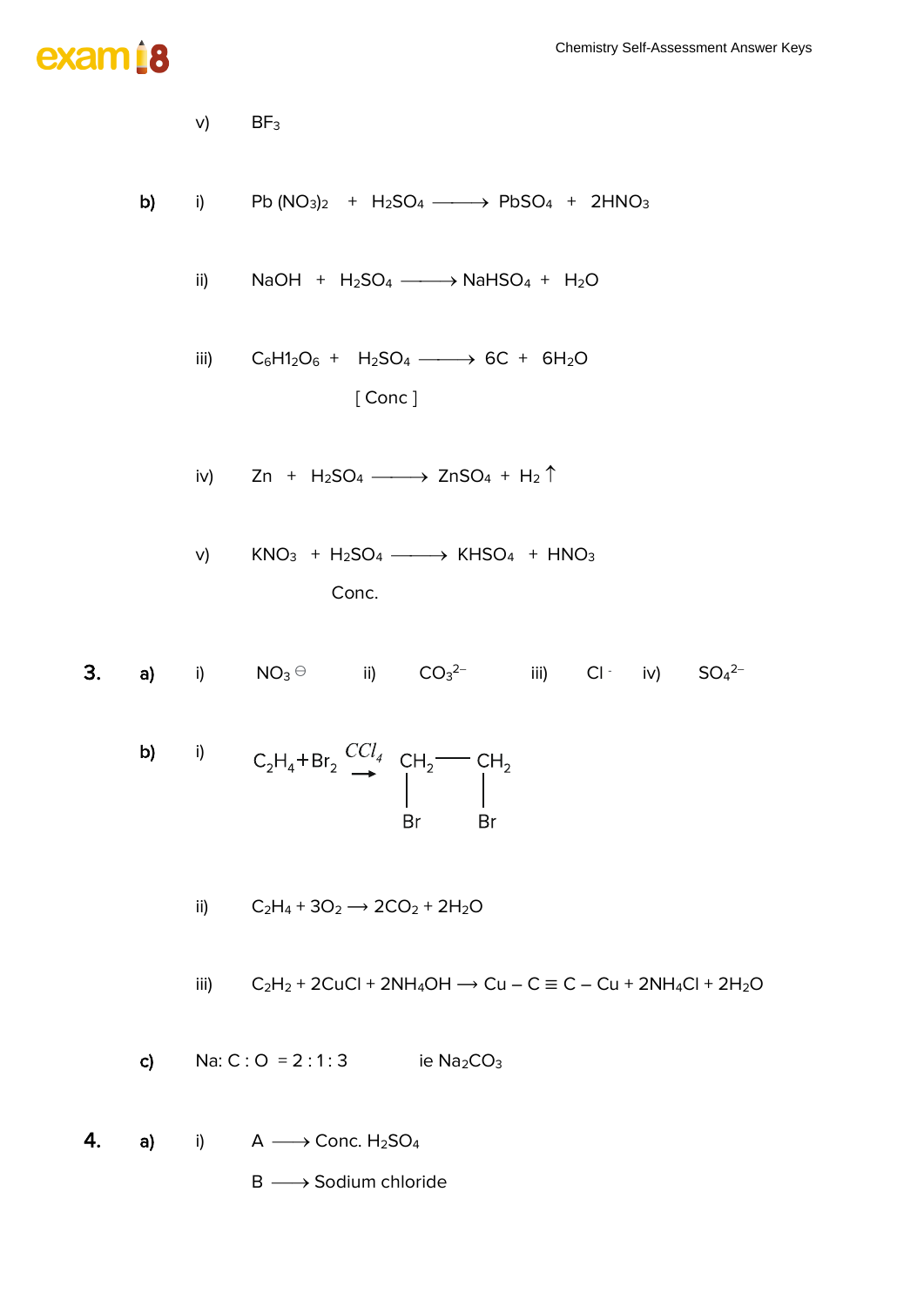



- c) On shaking the test tube the cone HSO may further mix with water & the heat evolved assists in decomposing the browning which is very unstable.
- 6. a)  $1 C$   $4 B$  $2 - E$   $5 - A$  $3 - D$



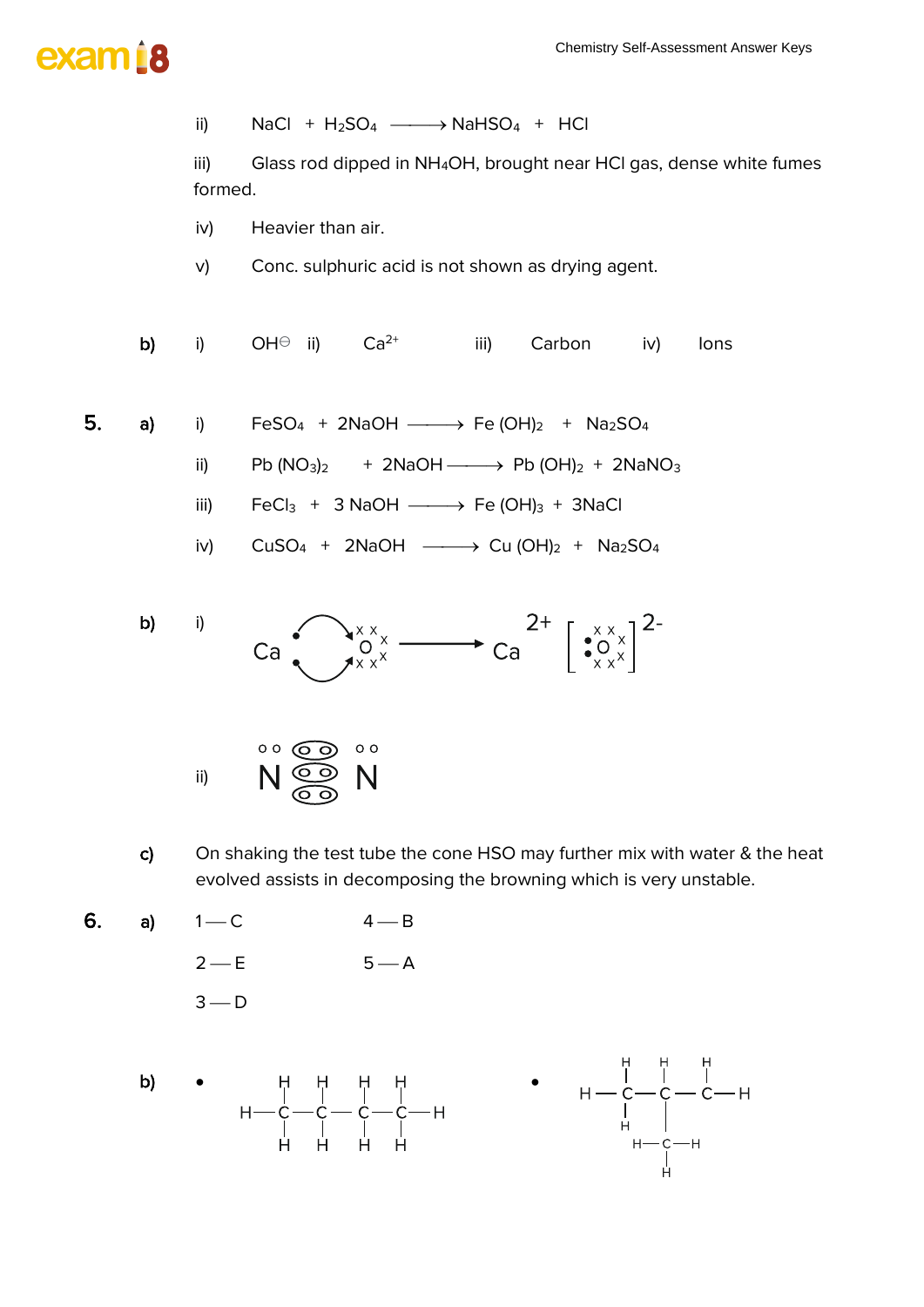- Structural isomerism
- Butane and 2 − methyl propane
- 7. a)  $A \longrightarrow 3CuO + 2NH_3 \longrightarrow 3Cu + 3H_2O + N_2$  $B \longrightarrow 8NH_3 + 3Cl_2 \longrightarrow N_2 + 6NH_4Cl$  $C \longrightarrow 4NH_3 + 5O_2 \longrightarrow 4NO + 6H_2O$ 
	- $D \longrightarrow NH_3 + HNO_3 \longrightarrow NH_4NO_3$
	- b) i)  $3, 3 -$  diethyl  $-2 -$  methylpentane
		- ii) 3 methylpropanol
		- iii)  $2 b$ romo  $-5 -$  methylhex  $-3 -$  yne
	- c) Disodium biphosphate and sodium dihydrogen phosphate
		- Na<sub>3</sub>PO<sub>4</sub>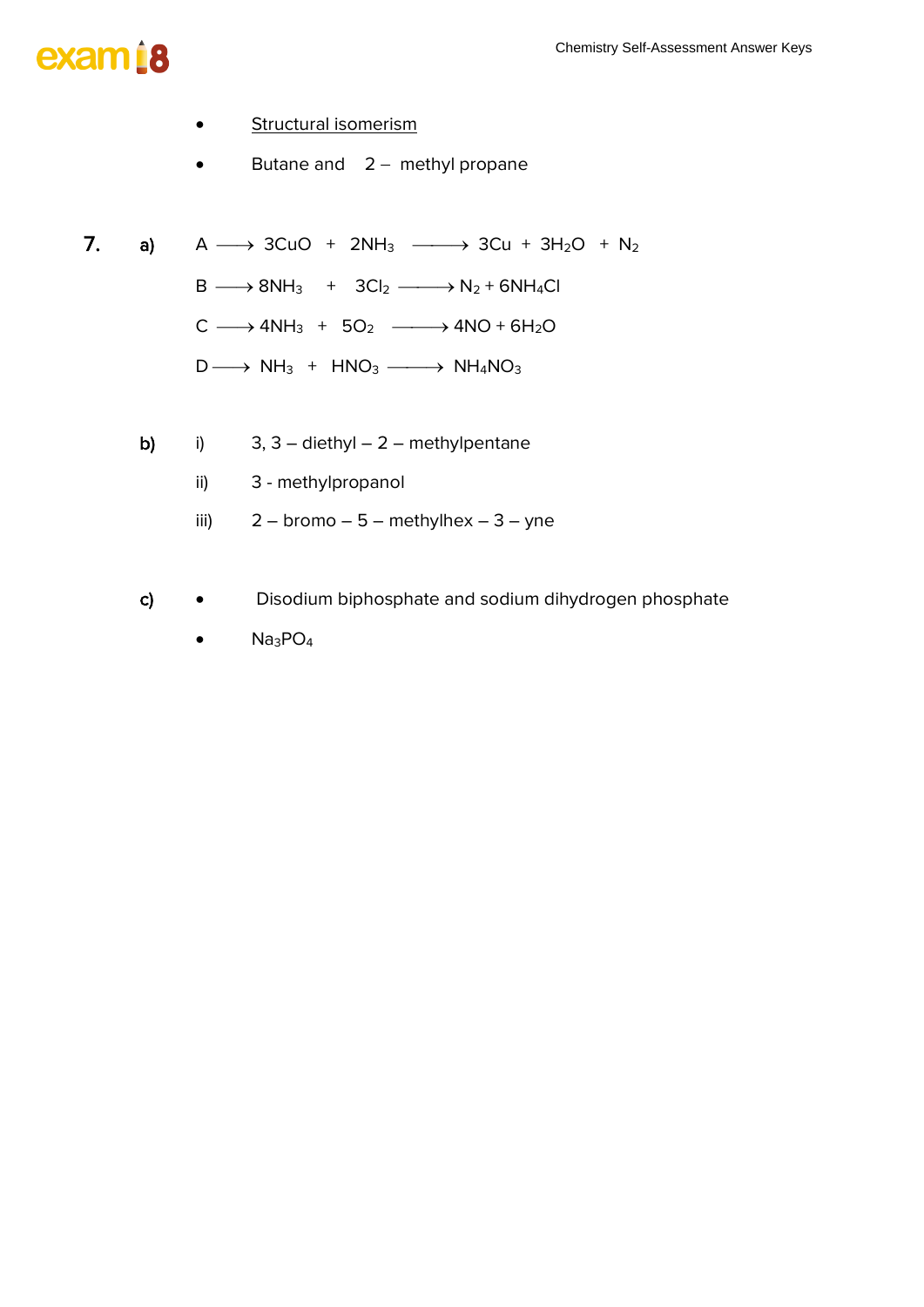

### *Answer Key to Self-Assessment Sample Paper - 4*

| 1. | a)                         | i) A                                         | $ii)$ $C$                                                                                                                                                                                                                                                                                                                                                                                                                                                                                                                                                                                               | iii) $B$                                                                                                                                                                                                                                                        | iv) $A$ | $v)$ C |                   |                                                       |
|----|----------------------------|----------------------------------------------|---------------------------------------------------------------------------------------------------------------------------------------------------------------------------------------------------------------------------------------------------------------------------------------------------------------------------------------------------------------------------------------------------------------------------------------------------------------------------------------------------------------------------------------------------------------------------------------------------------|-----------------------------------------------------------------------------------------------------------------------------------------------------------------------------------------------------------------------------------------------------------------|---------|--------|-------------------|-------------------------------------------------------|
|    | b)                         | i) Ethyne                                    | $\frac{1}{2}$ ii) 1                                                                                                                                                                                                                                                                                                                                                                                                                                                                                                                                                                                     | iii) 7 iv) Electron affinity v)                                                                                                                                                                                                                                 |         |        |                   | Ammonia                                               |
|    | $\mathsf{c}$<br>substance. | i)<br>ii)<br>iii)<br>iv)<br>V)               | Pink colour turns colourless.<br>Blue colour is decolourized<br>Reddish brown fumes evolved.                                                                                                                                                                                                                                                                                                                                                                                                                                                                                                            | Reddish brown colour is discharged.<br>Reddish brown gas evolved / yellow residue formed from white                                                                                                                                                             |         |        |                   |                                                       |
|    | d)                         | i)<br>ii)<br>iii)<br>i∨) ●<br>$V)$ $\bullet$ | $C_2H_6 + Br_2 \rightarrow C_2H_5Br$                                                                                                                                                                                                                                                                                                                                                                                                                                                                                                                                                                    | $Na2S + 2HCl \longrightarrow 2NaCl + H2S$<br>$C + 4$ HNO <sub>3</sub> $\longrightarrow$ CO <sub>2</sub> + 2 H <sub>2</sub> O + 4NO <sub>2</sub><br>$PbO + 2HNO3$ ------> $Pb (NO3)2 + H2O$<br>Pb $(NO_3)_2$ + $Na_2CO_3$ $\longrightarrow$ $PbCO_3$ + $2NaNO_3$ |         |        |                   |                                                       |
|    | e)                         | i) A)                                        | H<br>$\begin{array}{c}\nH \longrightarrow C \longrightarrow C \Longrightarrow C \longrightarrow C \longrightarrow H \\ \downarrow \qquad \qquad \vdots \qquad \qquad \vdots \qquad \qquad \vdots \qquad \qquad \vdots \qquad \qquad \vdots \qquad \qquad \vdots \qquad \qquad \vdots \qquad \qquad \vdots \qquad \qquad \vdots \qquad \qquad \vdots \qquad \qquad \vdots \qquad \qquad \vdots \qquad \qquad \vdots \qquad \qquad \vdots \qquad \qquad \vdots \qquad \qquad \vdots \qquad \qquad \vdots \qquad \qquad \vdots \qquad \qquad \vdots \qquad \qquad \vdots \qquad \qquad \vdots \qquad$<br>н | H                                                                                                                                                                                                                                                               | B)      | H<br>Н | Br<br>$H - C - H$ | H H H H<br>       <br>H—C—C—C—C—H<br>$\parallel$<br>O |
|    |                            | ii)                                          | 3,3 - dichlorobutane-2-one                                                                                                                                                                                                                                                                                                                                                                                                                                                                                                                                                                              |                                                                                                                                                                                                                                                                 |         |        |                   |                                                       |

f) i) Metallic character decreases across the period.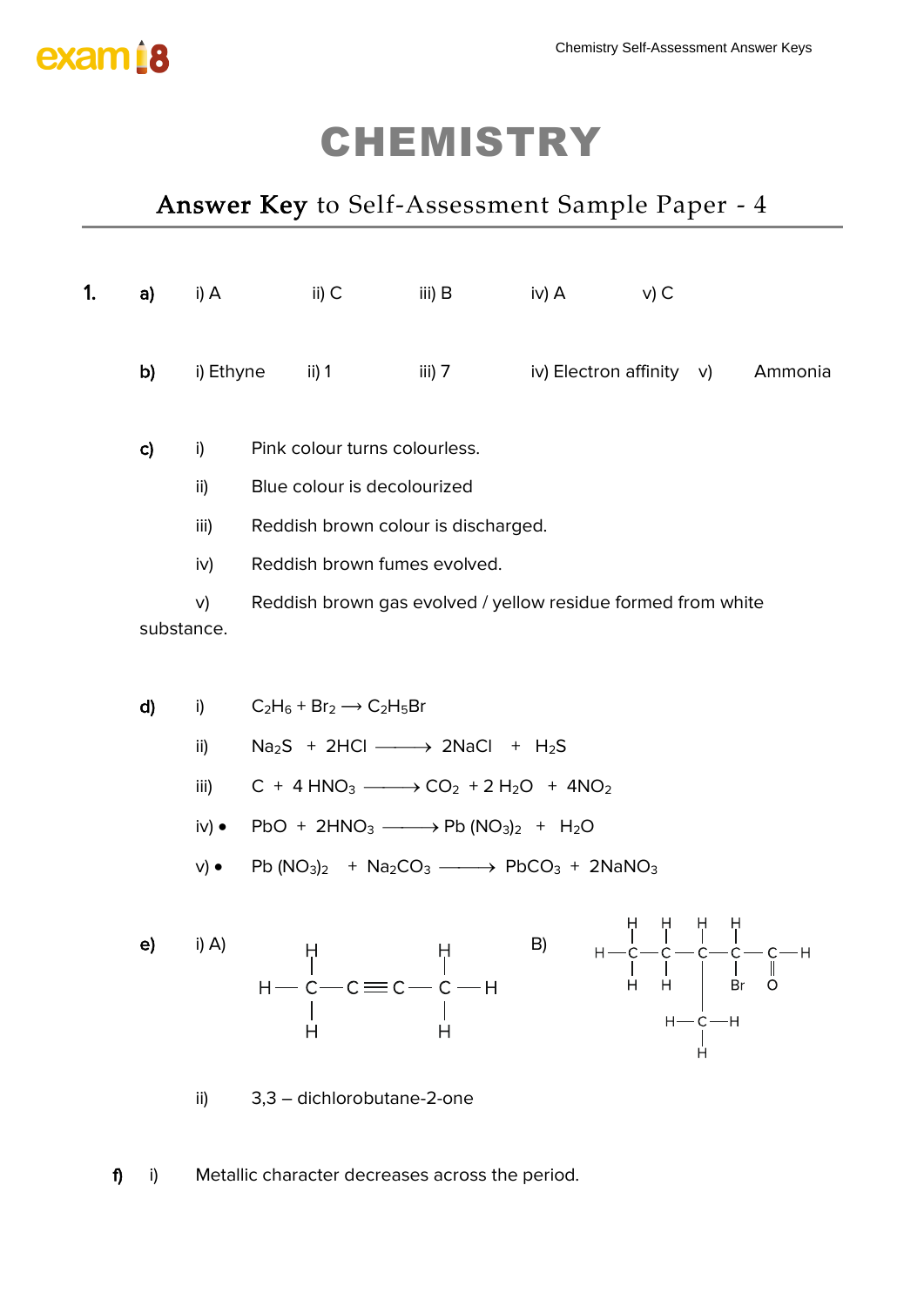

g) i)

ii) Chlorine is more electronegative than hydrogen so attracts shared pair of electrons towards itself.

iii) Carbon has unique properties like tetravalency, catenation & leading to formation of isomers.

- iv) P<sub>2</sub>O<sub>5</sub> is acidic drying agent which can react with ammonia.
- v) The strong affinity between Al<sup>3+</sup> and O<sup>2−</sup> ion makes the bond very stable.



• Anode Mud

ii) Anode

h) Empirical formula =  $NaSH<sub>5</sub>O<sub>4</sub>$ Empirical formula weight  $= 124$  $n = \frac{248}{124}$  $\frac{246}{124} = 2$  $\therefore$  Molecular formula = (Na SH<sub>5</sub>O<sub>4</sub>) x 2

 $=$  Na<sub>2</sub>S<sub>2</sub>O<sub>3</sub>. 5H<sub>2</sub>O

2. a) i) Both are in the third period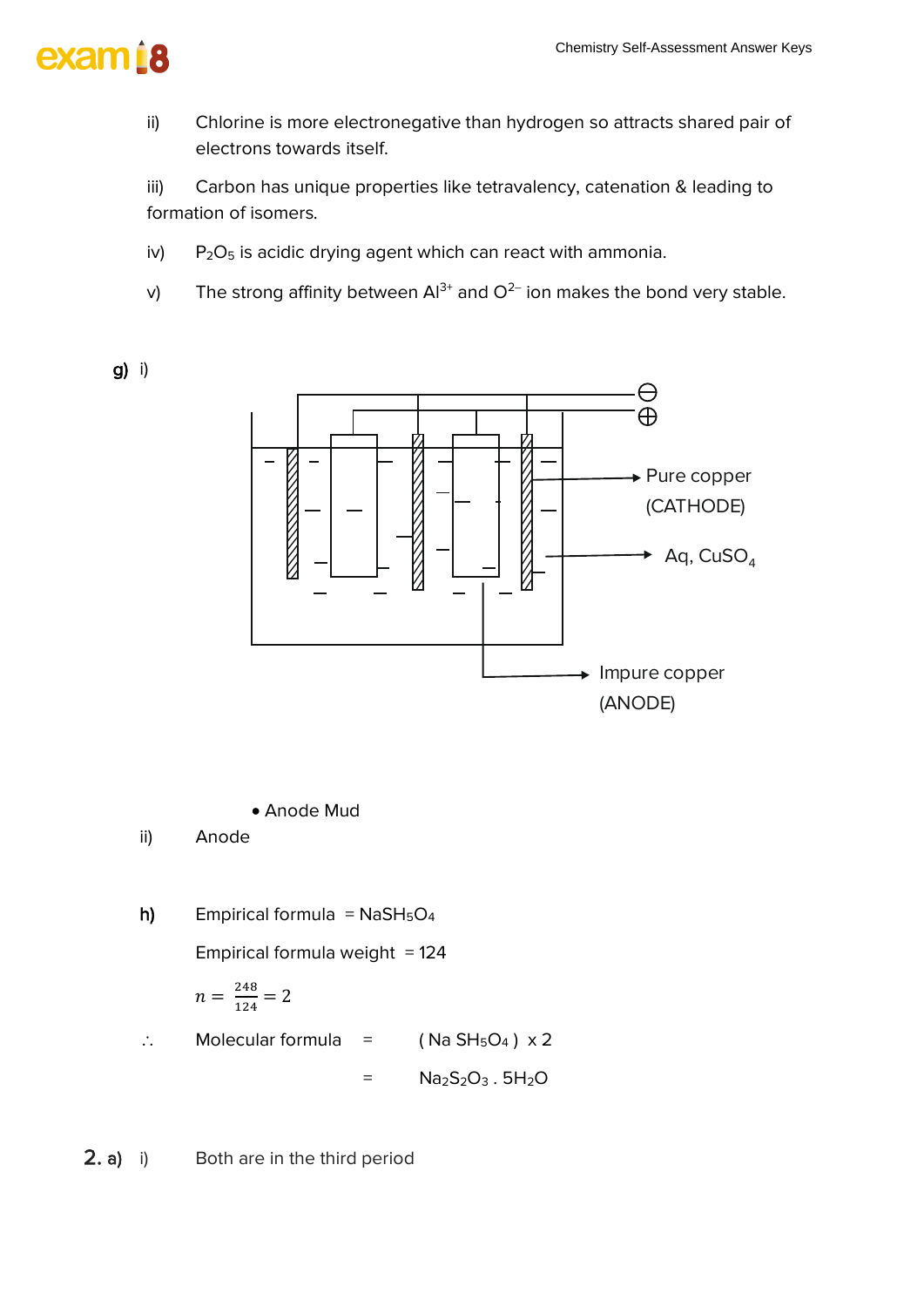# exam<sub>i8</sub>

- ii)  $XY_2$
- iii) High Solubility



b)



No lone pair of electrons.

|    | c)            | i)         | HCI                                             | ii) | CH <sub>3</sub> COOH |               |                      |                                         |
|----|---------------|------------|-------------------------------------------------|-----|----------------------|---------------|----------------------|-----------------------------------------|
| 3. | a)            | i)<br>iii) | neutral<br>more than distil water / more than 7 |     |                      |               | $\mathsf{ii}$<br>iv) | ammonium hydroxide<br>Electron affinity |
|    | b)            | i)         | lon                                             | ii) | Molecule             |               | iii)                 | <b>Molecules</b>                        |
|    | $\mathsf{c})$ | i)         | As an eyewash                                   |     | ii)                  | As fertilizer | iii)                 | As fuel                                 |
| 4. | a)            | i)<br>iii) | Ethane<br>1,2 dichloroethane                    |     | ii)                  | Methanol      |                      |                                         |
|    | b)            |            | High solubility of gas in water                 |     |                      |               |                      |                                         |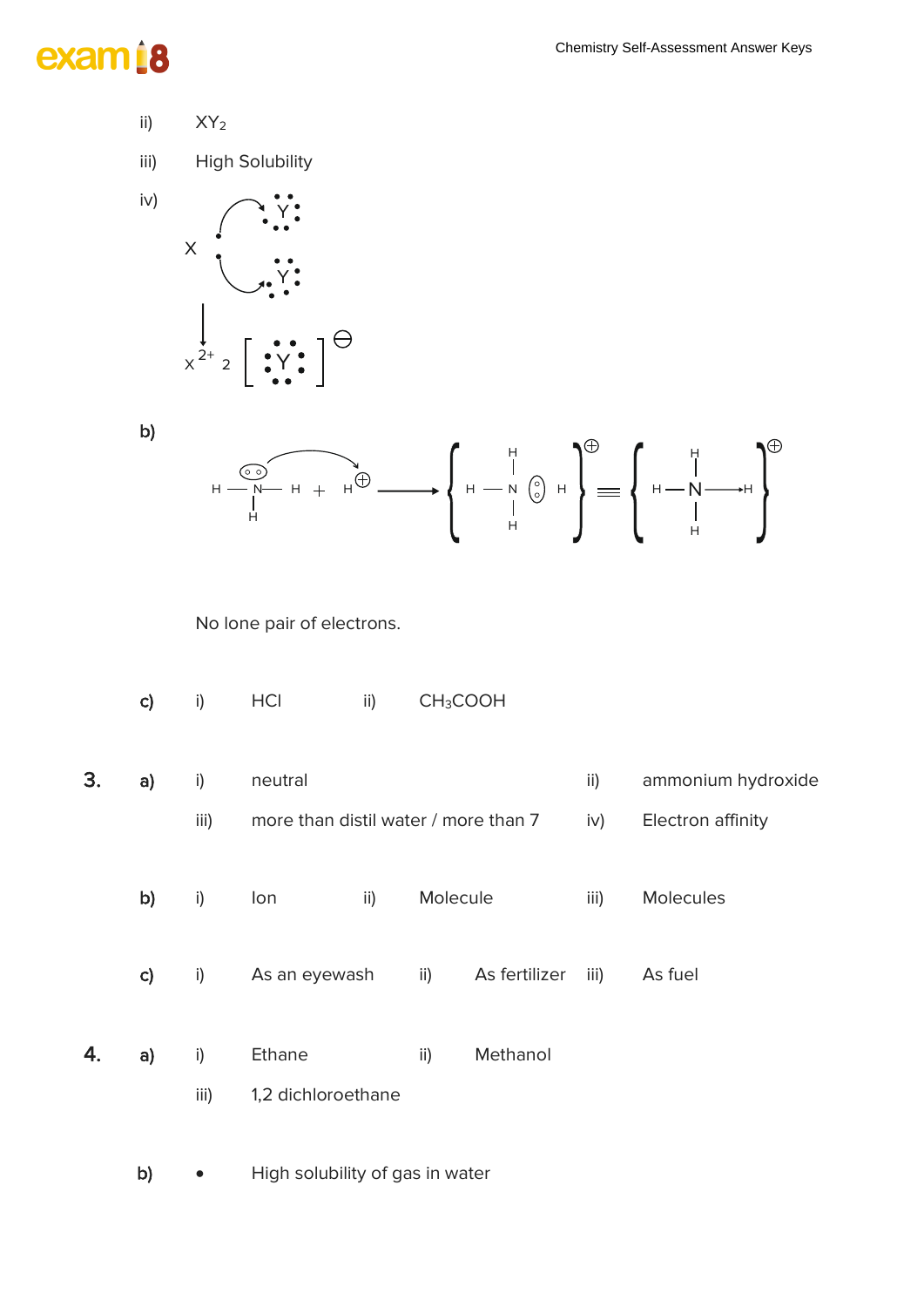#### • Acidic nature of the gas

c) RMM =  $2 \times \text{VD}$  ; Let molecular formula be (CH)  $n = \frac{RMM}{F_{\text{max}}/F_{\text{max}}/F_{\text{max}}}$  $\frac{RMM}{Empirical formula weight}$  ; Empirical formula mass = 13 Acetylene  $\longrightarrow$   $n = \frac{26}{12}$  $\frac{26}{13} = 2 \longrightarrow C_2H_2$ Benzene  $\longrightarrow$   $n = \frac{78}{12}$  $\frac{18}{13} = 6 \longrightarrow C_6H_6$ 

d)

| Alkane                   | Alkene                       |
|--------------------------|------------------------------|
| • Undergoes substitution | · Undergoes addition         |
| reaction                 | reaction                     |
| <b>Alkene</b>            | Alkyne                       |
| • No characteristics     | • White precipitate observed |
| observation              |                              |

5. a) i) 
$$
4NH_3 + 5O_2 \longrightarrow 4NO + 6H_2O
$$

- ii)  $4NO_2 + 2H_2O + O_2 \longrightarrow 4HNO_3$
- iii)  $C_{12}H_{22}O_{11}$  $\rightarrow$  $\mathit{CH}_2\mathit{SO}_4$  12C + 11H<sub>2</sub>O
- iv)  $S + 6HNO<sub>3</sub> \rightarrow H<sub>2</sub>SO<sub>4</sub> + 2H<sub>2</sub>O + 6NO<sub>2</sub>$

b) i) Monobasic acid has no replaceable H – atoms.

ii) The test tube when shaken released heat when conc  $H_2SO_4$  mix with water and breaks the ring.

iii) Carbon monoxide is formed and forms carboxyl hemoglobin.

- iv) Ammonia is a reducing agent.
- v) Magnesium releases electron while oxygen accepts the electrons.

6. a)  $I \rightarrow$  glows  $II \rightarrow Cl_2$  III  $\rightarrow$  red IV  $\rightarrow$  HCl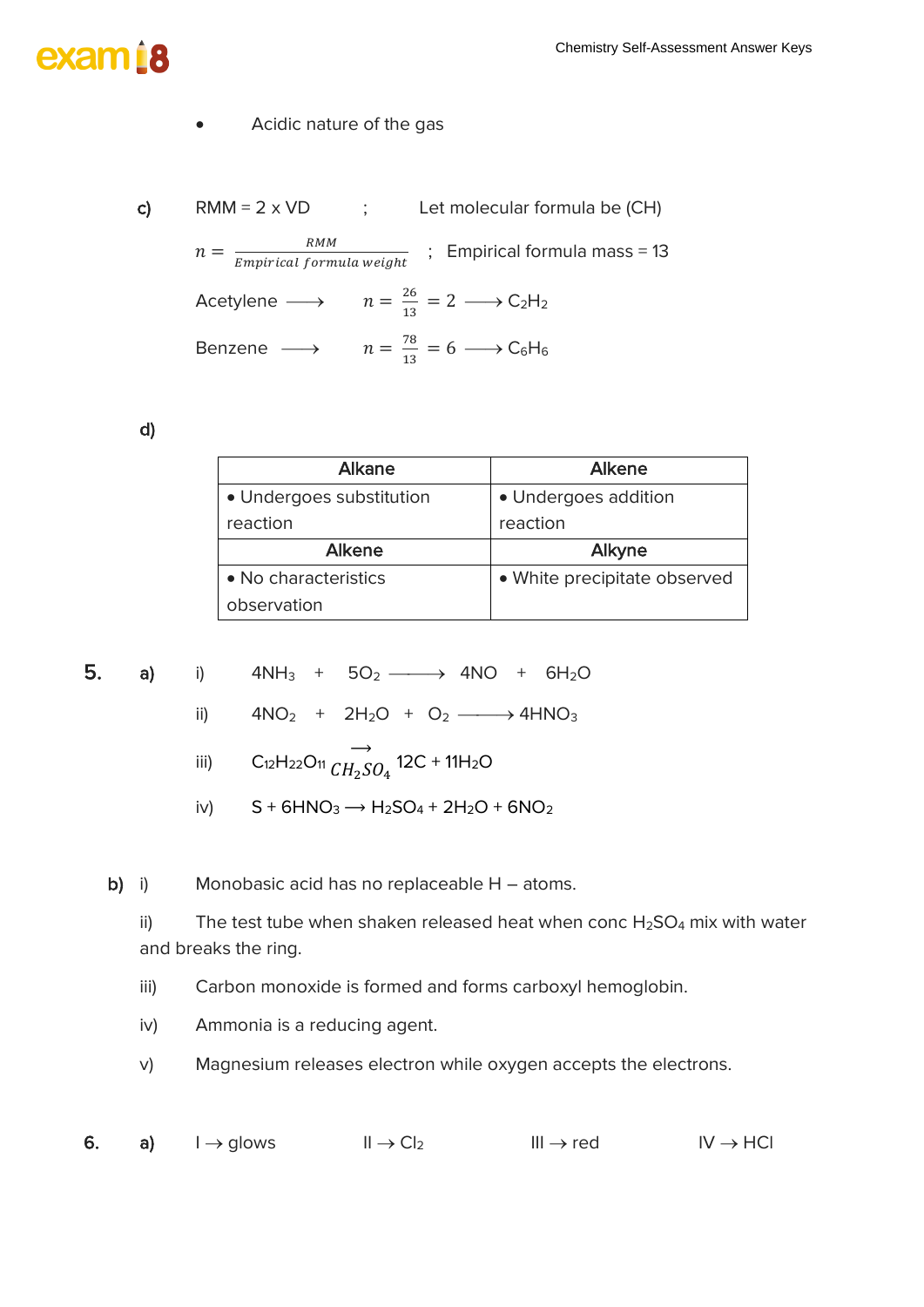

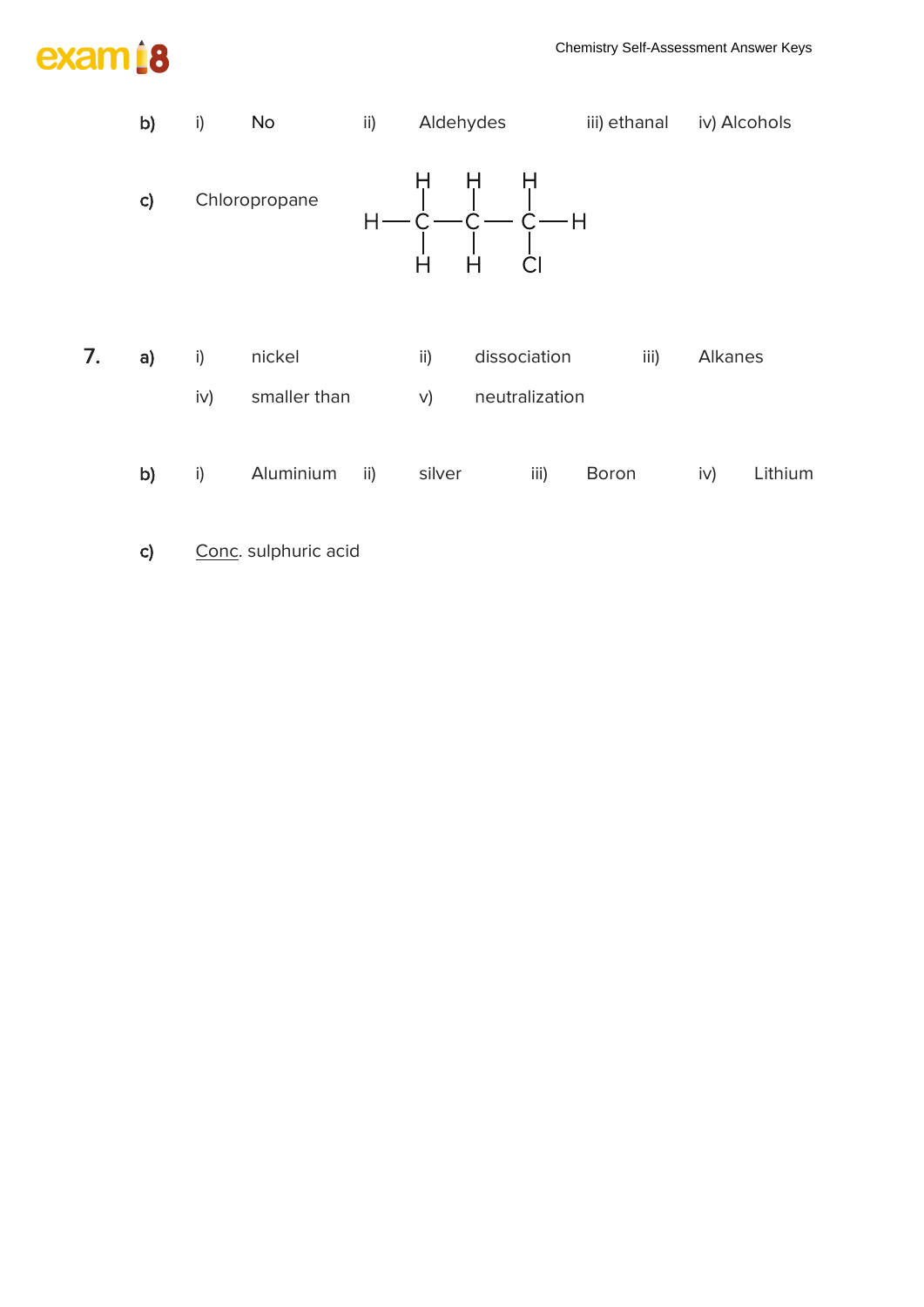

### *Answer Key to Self-Assessment Sample Paper - 5*

| 1. | a)              | i) A          | ii) B                                                                                                                                                                                                                                                                                               | iii) B | iv) B             | $v)$ B                                                                          |
|----|-----------------|---------------|-----------------------------------------------------------------------------------------------------------------------------------------------------------------------------------------------------------------------------------------------------------------------------------------------------|--------|-------------------|---------------------------------------------------------------------------------|
|    |                 |               |                                                                                                                                                                                                                                                                                                     |        |                   |                                                                                 |
|    | b)              | i)            | Reddish brown fumes are observed.                                                                                                                                                                                                                                                                   |        |                   |                                                                                 |
|    |                 | ii)<br>black. |                                                                                                                                                                                                                                                                                                     |        |                   | Rotten egg smelling gas evolved that turns moist lead acetate paper             |
|    |                 | iii)          | White ppt. dissolves.                                                                                                                                                                                                                                                                               |        |                   |                                                                                 |
|    |                 | iv)           | Yellow residue is formed / Reddish brown gas is formed.                                                                                                                                                                                                                                             |        |                   |                                                                                 |
|    |                 | V)            | Black mass is formed.                                                                                                                                                                                                                                                                               |        |                   |                                                                                 |
|    |                 |               |                                                                                                                                                                                                                                                                                                     |        |                   |                                                                                 |
|    | $\mathsf{C}$    | i)            | $Na2SO3 + 2HCl \longrightarrow 2NaCl + SO2 + H2O$                                                                                                                                                                                                                                                   |        |                   |                                                                                 |
|    |                 | ii)           | $Al_2O_3$ + 2NaOH $\longrightarrow$ 2NaAlO <sub>2</sub> + H <sub>2</sub> O                                                                                                                                                                                                                          |        |                   |                                                                                 |
|    |                 | iii)          | $H_2SO_4$ + 2NH <sub>4</sub> OH $\longrightarrow$ (NH <sub>4</sub> ) <sub>2</sub> SO <sub>4</sub> + 2H <sub>2</sub> O                                                                                                                                                                               |        |                   |                                                                                 |
|    |                 | iv)           | $HC \equiv CH + H_2 \longrightarrow H_2C = CH_2$                                                                                                                                                                                                                                                    |        |                   |                                                                                 |
|    |                 | V)            | Ca (HSO <sub>3</sub> ) <sub>2</sub> + 2HNO <sub>3</sub> $\longrightarrow$ Ca (NO <sub>3</sub> ) <sub>2</sub> + 2SO <sub>2</sub> + 2H <sub>2</sub> O                                                                                                                                                 |        |                   |                                                                                 |
|    |                 |               |                                                                                                                                                                                                                                                                                                     |        |                   |                                                                                 |
|    | d)              | i) 1.         |                                                                                                                                                                                                                                                                                                     |        | 2.                |                                                                                 |
|    | $H_{\parallel}$ | H<br>H<br>H   | H<br>H<br>H<br>$-c$ - $c$ - $c$ - $c$ - $c$ - $c$ - $c$ - $c$ - $c$ - $c$ - $c$ - $c$ - $c$ - $c$ - $c$ - $c$ - $c$ - $c$ - $c$ - $c$ - $c$ - $c$ - $c$ - $c$ - $c$ - $c$ - $c$ - $c$ - $c$ - $c$ - $c$ - $c$ - $c$ - $c$ - $c$ - $c$ - $c$ -<br>$H - C - H$<br>$H\square$<br>H<br>$H - C - H$<br>H |        | H<br>$H - G$<br>H | $H_{\rm}$<br>$H - C - H$<br>$H_{\rm}$<br>H<br>$\Box$ H $-$ C $-$ H<br>$H_{\rm}$ |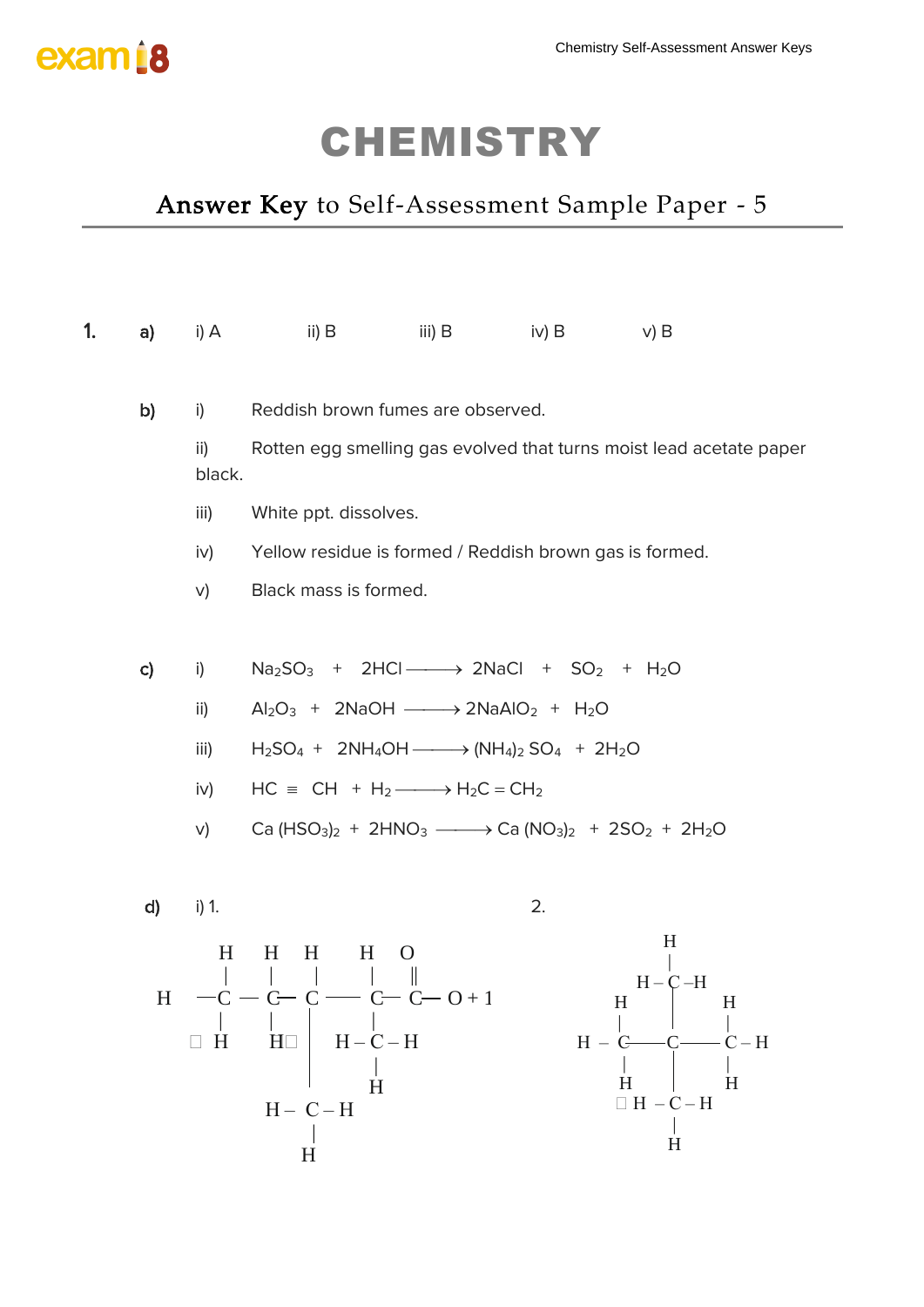# exam 18



ii)  $1)$  3, 3 – dichlorobutan – 2 – ol

2)  $2 -$  bromobut  $-2 -$  ene

e) i) Inert gases have a stable electronic configuration.

ii) Zinc displaces hydrogen from dilute acid whereas conc.  $H_2SO_4$  has oxidizing property, so  $SO<sub>2</sub>$  is formed.

iii) Alkenes forms oily products on treatment with halogens.

iv) Hydrogen is formed only very dilute nitric acid as its oxidizing effect decreases.

v) Forms a constant boiling mixture / azeotropic mixture

f) i)  $CH_4$ 

.

ii)  $CH_3$  or  $C : H = 1 : 3$ 

|  |  | Catenation    |     | Thin strip of copper |
|--|--|---------------|-----|----------------------|
|  |  | Covalent bond | iv) | Molecular mass       |

- v) Diacidic base
- h) i) graphite ii) White iii) chlorine
	- iv) Ammonium nitrate v) ionic
- 2. a) i) Ba ii) Be iii) 2 iv) BaCl<sub>2</sub> v) Less

Metallic as metallic property decreases from left to right of the periodic table.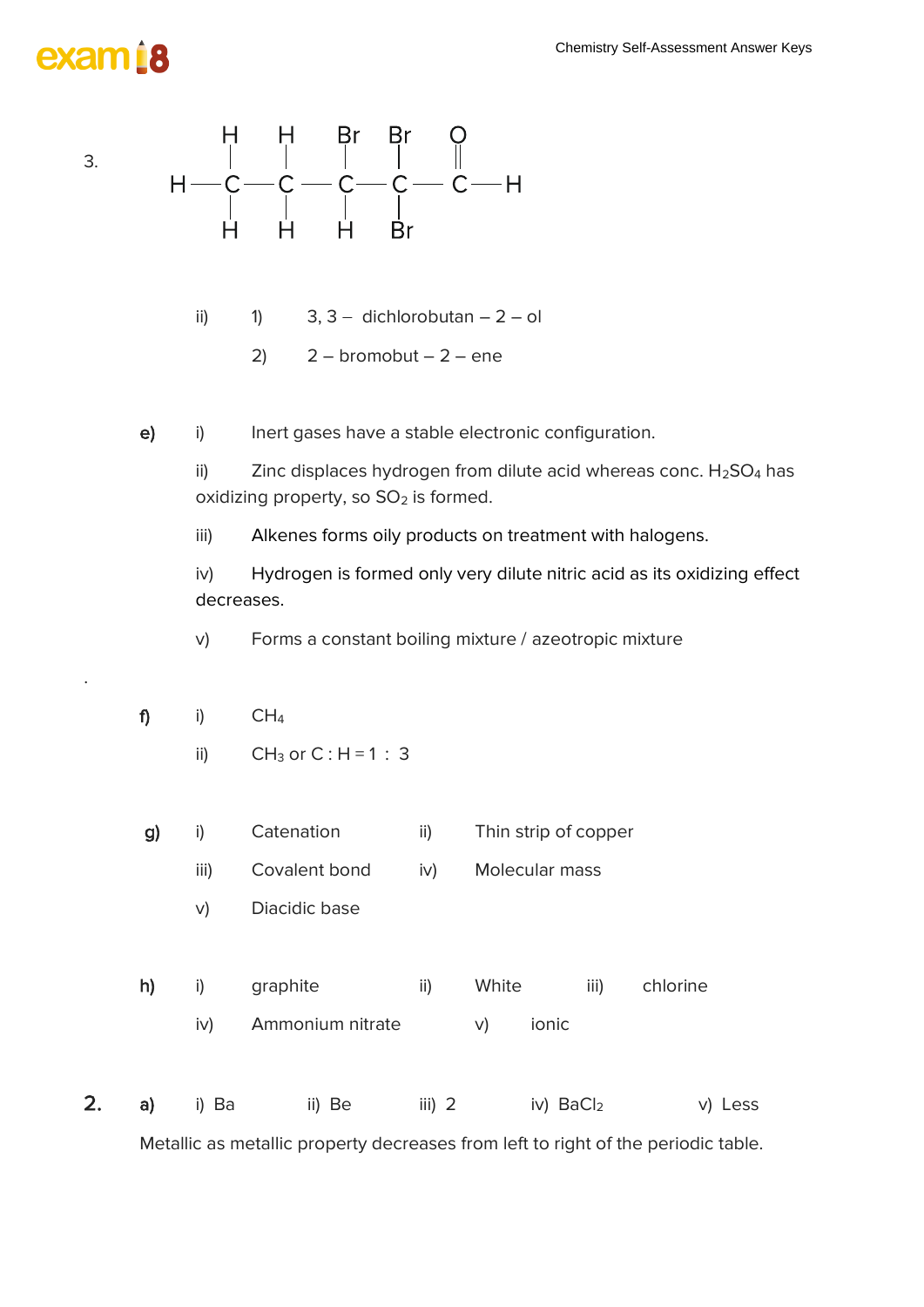#### Chemistry Self-Assessment Answer Keys





b) It dissolved metallic oxide on the surface and thereby cleans it up.

c)  $H_2SO_4$  being heavier than water settles down and so the heat released spreads in bulk, so less spurting takes place but vice versa the heat released from surface spurts the acids.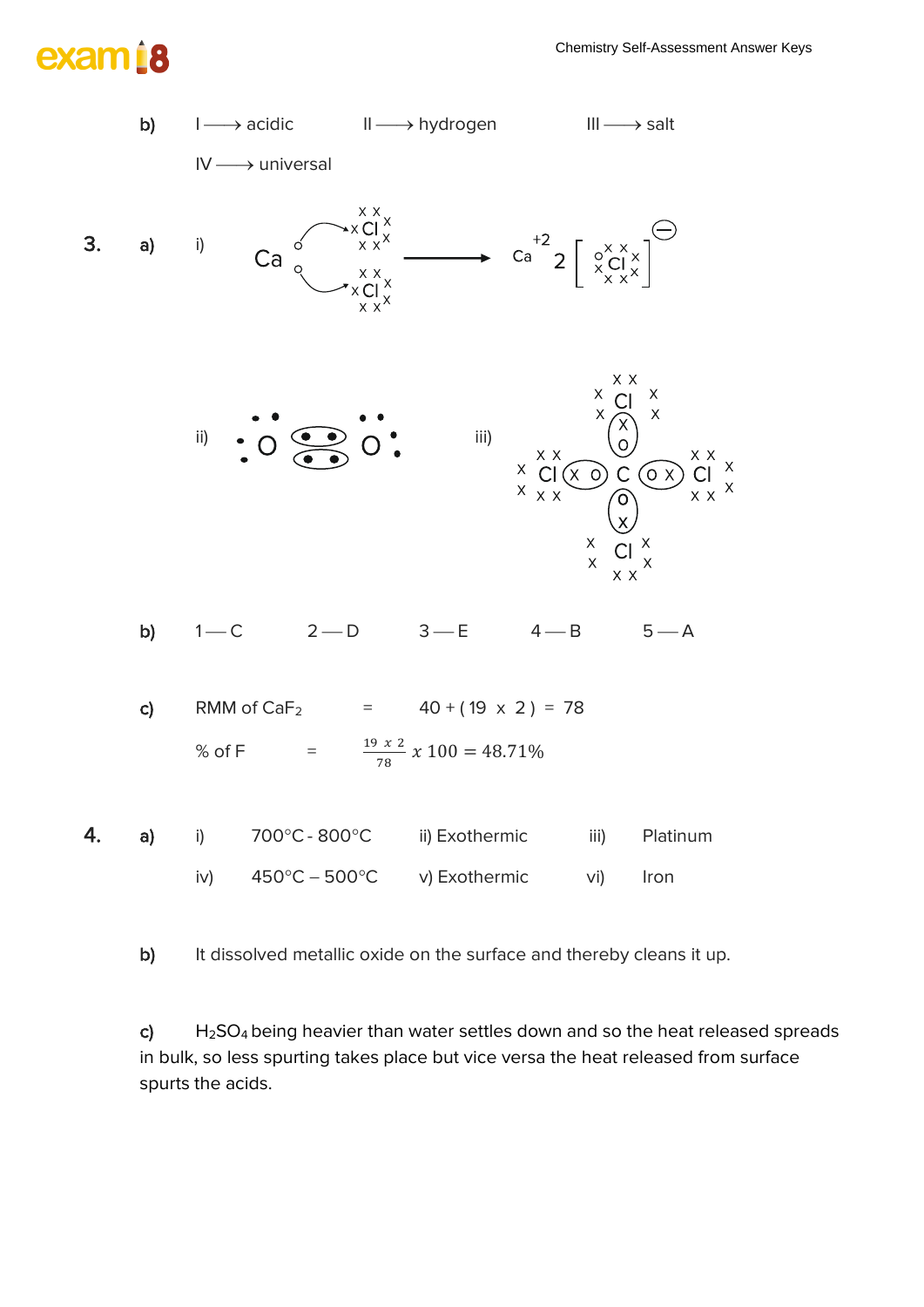# exam ra





Ketonic group

b) i) Ferrous sulphate is oxidized to ferric sulphate which do not respond to ring test.

ii) Water introduced in the beaker dissolves NH3 creating a low pressure. so, litmus moves upward to compensate the pressure difference created inside.

iii) To maintain the temperature of the electrolytic mixture at  $950^{\circ}$ C.

iv) Nuclear charge increases so pulls the electrons closer thus decreasing atomic radius.

- c)  $H_2O \Rightarrow H^+ + OH^{\ominus}$ Cathode  $\longrightarrow$  H+ + le  $\longrightarrow$  H  $H_2SO_4 \longrightarrow 2H^+ + SO_4^2$  4 X H  $\longrightarrow 2H_2$  $Anode \longrightarrow OH^- \longrightarrow le \longrightarrow OH$  $4 \times OH \longrightarrow 2H_2O + O_2$
- 6. a) i)  $PbCl<sub>4</sub>$ 
	- b) Cation is formed by loss of electron from the valence shell.

• Cu<sup>2+</sup> • Cu<sup>2+</sup> + 2e  $\longrightarrow$  Cu

- c) i) Sodium sulphate decahydrate
	- ii) Electron affinity
	- iii) Manganese ion
	- iv) Inverted funnel arrangement
	- v) Aluminum ion